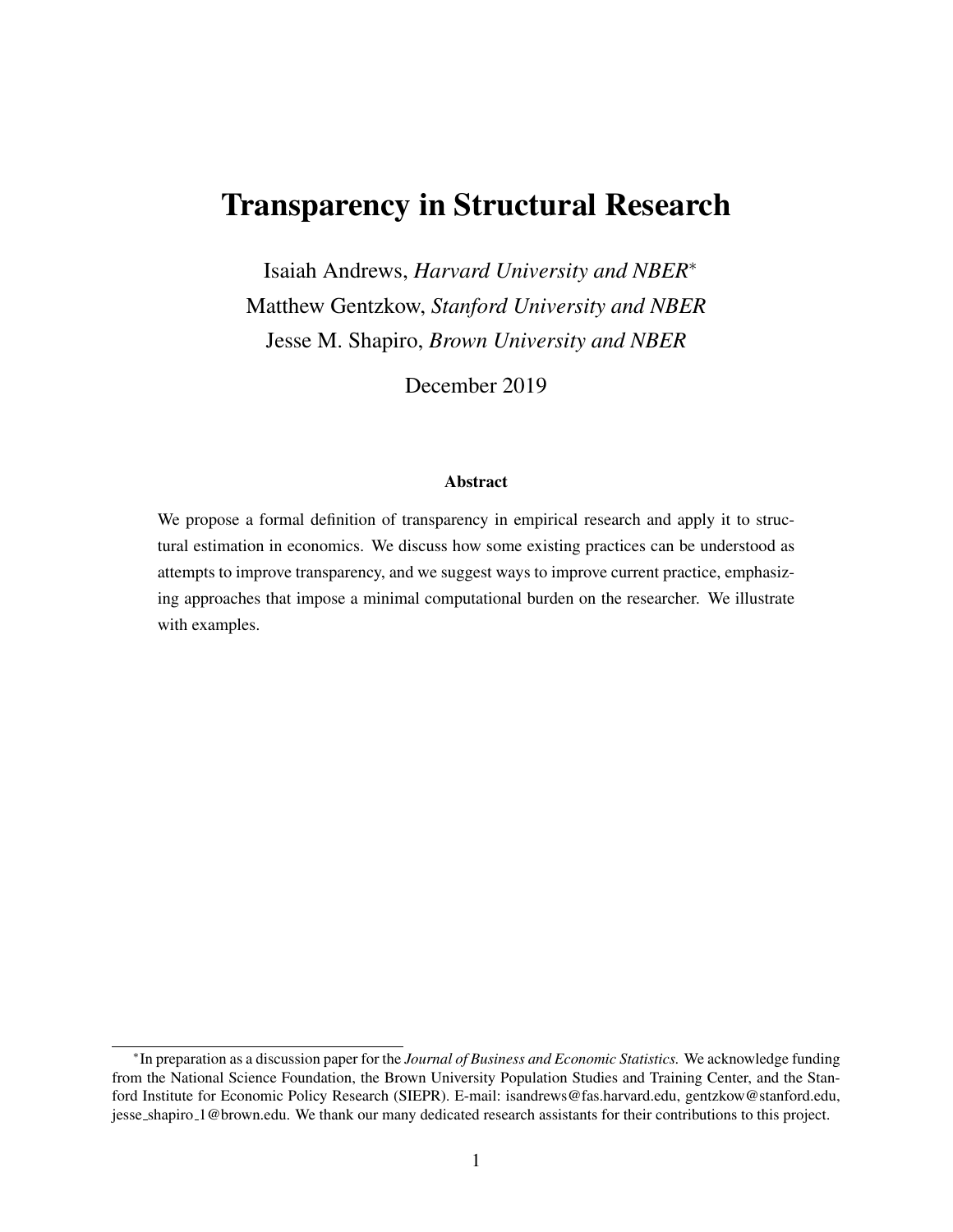### 1 Introduction

Structural empirical research can sometimes look like a black box. Once upon a time, a structural paper might begin with an elaborate model setup containing dozens of assumptions, present a similarly complex recipe for estimation, and then jump immediately to reporting model estimates and counterfactuals that answer the research question of interest. A reader who accepted the full list of assumptions could walk away having learned a great deal. A reader who questioned even one of the assumptions might learn very little, as they would find it hard or impossible to predict how the conclusions might change under alternative assumptions.

Modern research articles taking a structural approach often look very different from this caricature. Many devote significant attention to descriptive analysis of important facts and relationships in the data. Many provide detailed discussions of how these descriptive statistics relate to the structural estimates, connecting specific data features to key parameter estimates or conclusions. Such analysis has the potential to make structural estimates more transparent, allowing skeptical readers to learn more from the results even when they do not fully accept all the model assumptions.

In this paper, we consider the value of transparency in structural research. We propose a formal definition of the transparency of a statistical report. We argue that our definition provides a rationale for many current practices, and suggests ways these practices can be improved. We discuss these potential improvements, emphasizing those that impose a minimal computational burden on the researcher.

Our definition of transparency follows the one proposed in Andrews et al.  $(2017)$ .<sup>1</sup> We situate it in a model of scientific communication based on Andrews and Shapiro (2018). In the model, a researcher observes data informative about a quantity of interest *c*. The researcher reports an estimate  $\hat{c}$  of *c* along with auxiliary statistics  $\hat{t}$  to a set of readers indexed by *r*. Under the researcher's maintained assumptions  $a_0$ ,  $\hat{c}$  is valid, for example in the sense that it is asymptotically normal and unbiased. Not all readers accept  $a_0$ , however, and different readers may entertain different alternative assumptions  $a \neq a_0$ . After receiving the report  $(\hat{c}, \hat{t})$ , each reader updates their prior beliefs, selects an estimate  $d_r$  of *c*, and realizes a quadratic loss  $(d_r - c)^2$ . For a given reader, we define the *transparency* of the report to be the reduction in expected loss from observing  $(\hat{c}, \hat{t})$ , relative to the reduction from observing the full data. In other words, research is transparent to the extent that it makes it easy for readers to reach the same inference about  $c$  that they would reach by analyzing

<sup>&</sup>lt;sup>1</sup>See also the discussions of transparency in Angrist and Pischke (2010) and Heckman (2010).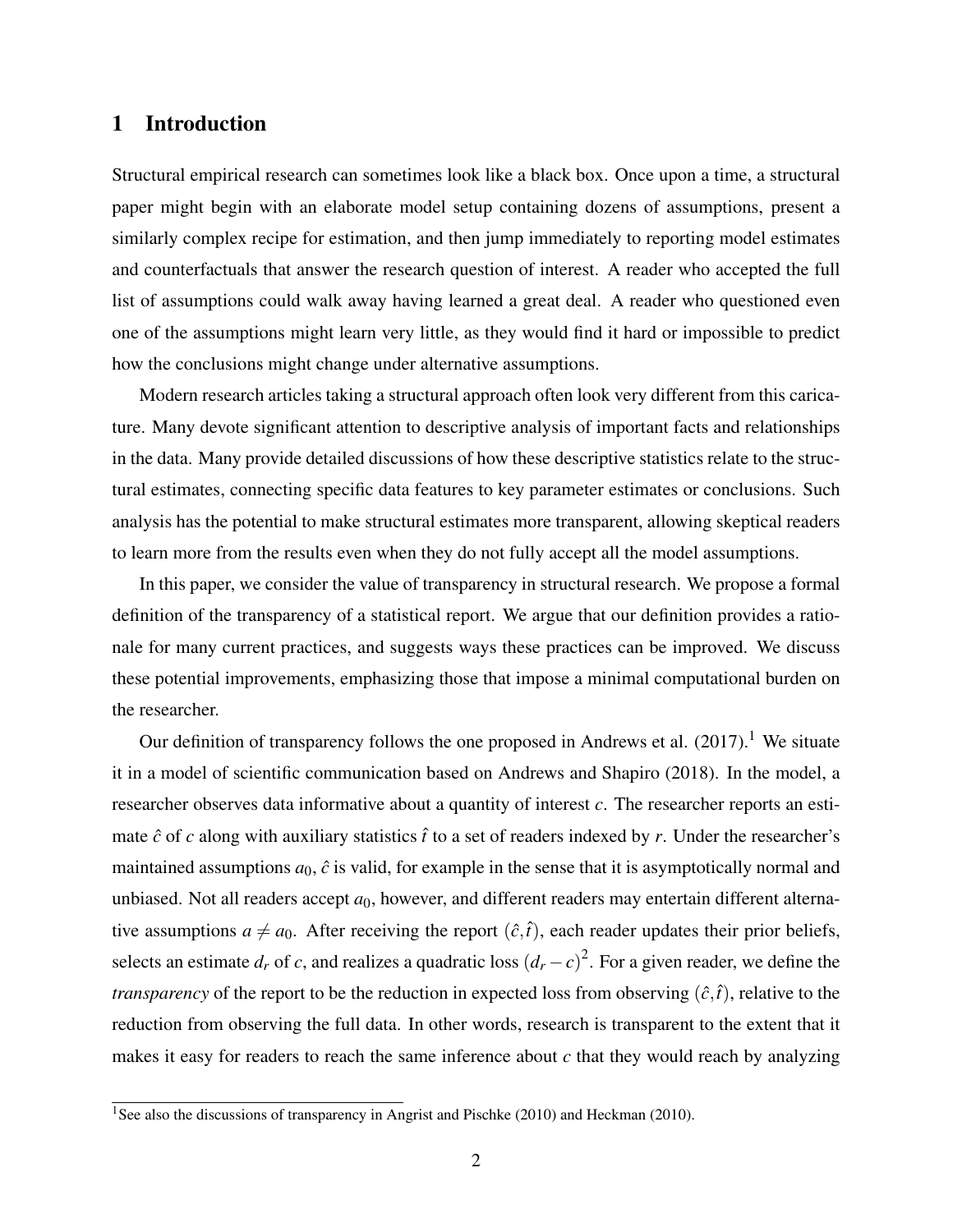the data in full under their preferred assumptions. We show that transparency is distinct from other econometric desiderata such as efficiency and robustness.

After describing our model and definition of transparency in section 2, we discuss several practices that we believe can improve the transparency of structural estimation. We illustrate throughout with stylized examples drawn from our model and real-world examples drawn from the literature.

Section 3 discusses descriptive analysis, which we interpret as including in  $\hat{t}$  statistics  $\hat{s}$  that are either directly informative about the parameter of interest  $c$ , or informative about the plausibility of the assumptions  $a_0$ . We argue that descriptive statistics of both kinds can aid transparency.

Section 4 discusses the analysis of identification. Although transparency is a distinct property from model identification, we argue that clear discussion of identification can improve transparency by sharpening readers' beliefs about the appropriateness of the researcher's assumptions.

Section 5 discusses ways to improve the transparency of the estimator. We argue that transparency is improved when  $\hat{c}$  depends to a large degree on some interpretable statistics  $\hat{s}$  and when the form of the relationship between the two is made clear to the reader. We suggest this as a rationale for targeting descriptive statistics directly in estimation. Building on work by Andrews et al. (2017, 2019), we discuss how local approximations can be used to clarify the relationship between  $\hat{c}$  and  $\hat{s}$ .

Section 6 discusses sensitivity analysis, which we take to encompass a range of approaches for demonstrating the sensitivity of conclusions to alternative assumptions. When readers are concerned about a small number of known alternative assumptions *a*, the researcher can improve transparency by reporting estimates  $\hat{c}_a$  that are valid under these alternatives, as in a traditional sensitivity analysis. When readers are concerned about a richer or unknown set of alternatives *a*, then it is no longer practical to report an estimate corresponding to each of these. Building on work by Conley et al. (2012) and Andrews et al. (2017), we discuss how including in *t*ˆ statistics based on local approximations can help readers assess a larger set of assumptions. For cases where a qualitative conclusion (e.g., the direction of a causal effect or welfare change) is important, we also discuss the value of reporting features of alternative realizations of the data that would lead to a conclusion different from the researcher's.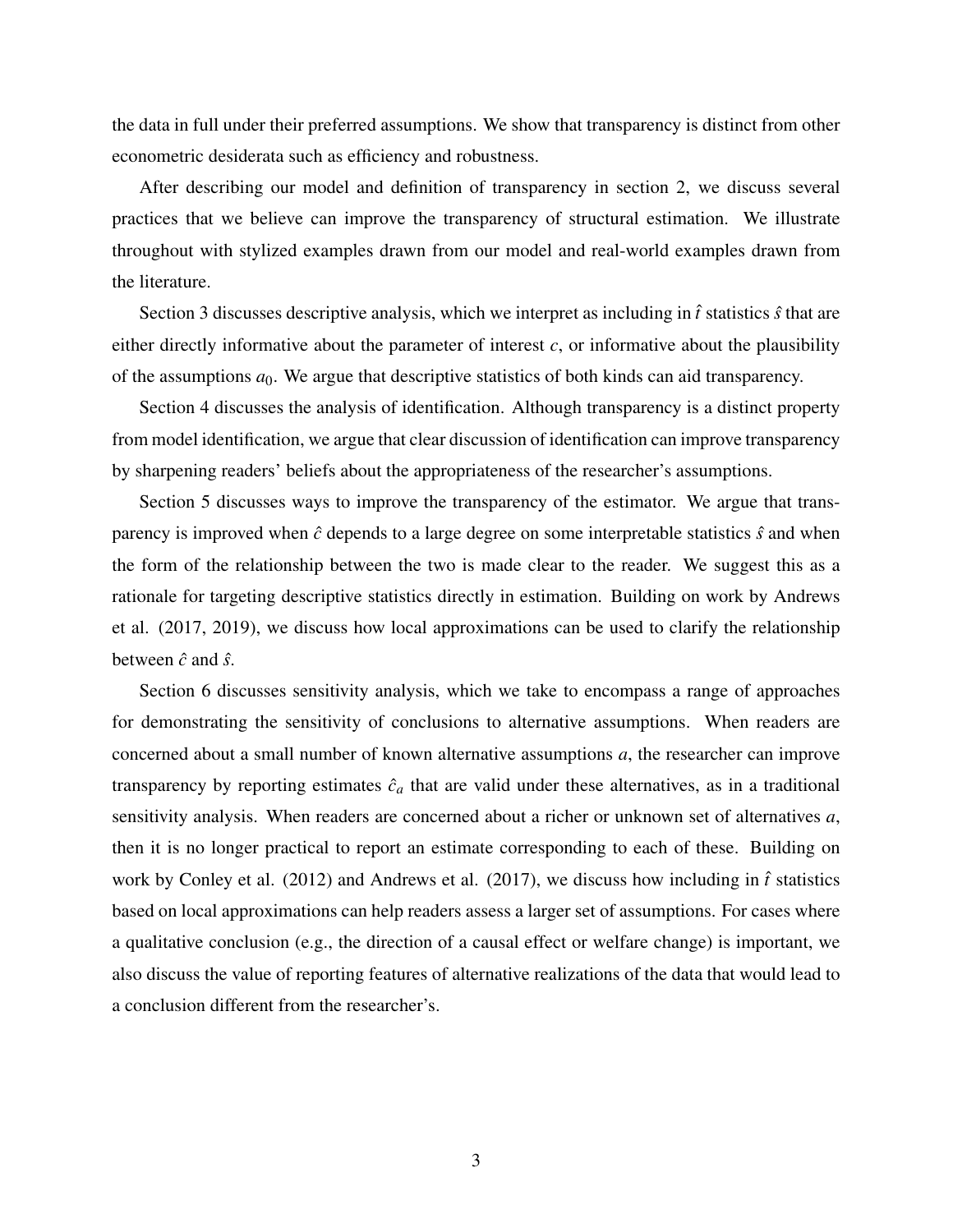# 2 Transparency in a Model of Scientific Communication

### 2.1 Setup

A researcher observes data *D* ∈  $\mathscr{D}$ . The researcher makes a set of assumptions  $a_0$  under which *D* ∼ *F* ( $a_0$ , $\eta$ ) for  $\eta \in H$  an unknown parameter. The researcher computes a point estimate  $\hat{c} = \hat{c}(D)$  of a scalar quantity of interest  $c(a_0, \eta)$ , along with a vector of auxiliary statistics  $\hat{t} = \hat{t}(D)$ . The latter may include descriptive evidence, sensitivity analysis, and various auxiliary statistics as discussed in sections  $3-6$  below.<sup>2</sup>

The researcher reports  $(\hat{c}, \hat{t})$  to readers  $r \in \mathcal{R}$  who do not have access to the underlying data. In most applications researchers and readers focus on statistics of much lower dimension than the raw data (though researchers might also make the data available), so we will primarily consider  $\dim(\hat{t}) \ll \dim(D)$  and ask what readers learn from  $(\hat{c}, \hat{t})$ . Readers are concerned that the researcher's model may be misspecified, and they consider assumptions  $a \in \mathcal{A}$  that may be different from *a*<sub>0</sub>. Under assumption  $a \in \mathcal{A}$ ,  $D \sim F(a, \eta)$  where  $\eta$  is again unknown, and the quantity of interest is  $c(a, \eta)$ .<sup>3</sup> Each reader *r* has a prior  $\pi_r$  on the assumptions *a* and model parameter  $\eta$ , and aims to estimate  $c(a, \eta)$ , choosing a decision  $d_r \in \mathbb{R}$  and incurring quadratic loss  $L(d_r, c(a, \eta)) = (d_r - c(a, \eta))^2$ .

Following Andrews and Shapiro (2018), we define reader  $r's$  communication risk from  $(\hat{c}, \hat{t})$  as their ex-ante expected loss from taking their optimal action based on  $(\hat{c}, \hat{t})$ ,

$$
E_r\left[\min_{d_r} E_r\left[\left(d_r-c\right)^2|\hat{c},\hat{t}\right]\right] = E_r\left[Var_r\left(c|\hat{c},\hat{t}\right)\right].
$$

Here  $E_r[\cdot]$  and  $Var_r(\cdot)$  denote the expectation and variance under  $\pi_r$ , respectively, and we write *c* as shorthand for  $c(a, \eta)$ . Reader *r*'s risk from observing the full data is  $E_r[Var_r(c|D)] \le$  $E_r[Var_r(c|\hat{c},\hat{t})]$ , with equality only if *r*'s posterior expectation based on  $(\hat{c},\hat{t})$  is almost surely the same as that based on the full data.

We define the *transparency* of  $(\hat{c}, \hat{t})$  *for r* as the reduction in risk from observing  $(\hat{c}, \hat{t})$ , relative

<sup>&</sup>lt;sup>2</sup>In settings where *c* is partially identified under the assumptions  $a_0$ , one could instead take  $\hat{c}$  to report an estimate for the identified set based on partial identification analysis. Some of our analysis (particularly in section 5 below) would need to be adapted to this case. See Tamer (2010) and Molinari (2019) for overviews of the partial identification literature.

<sup>&</sup>lt;sup>3</sup>We assume a common parameter  $\eta$  for simplicity, but one could more generally have different model parameters  $\eta_a$ for each  $a \in \mathscr{A}$ . Alternatively, one can view *a* as just another unknown parameter, though  $(a, \eta)$  will generally not be jointly identified.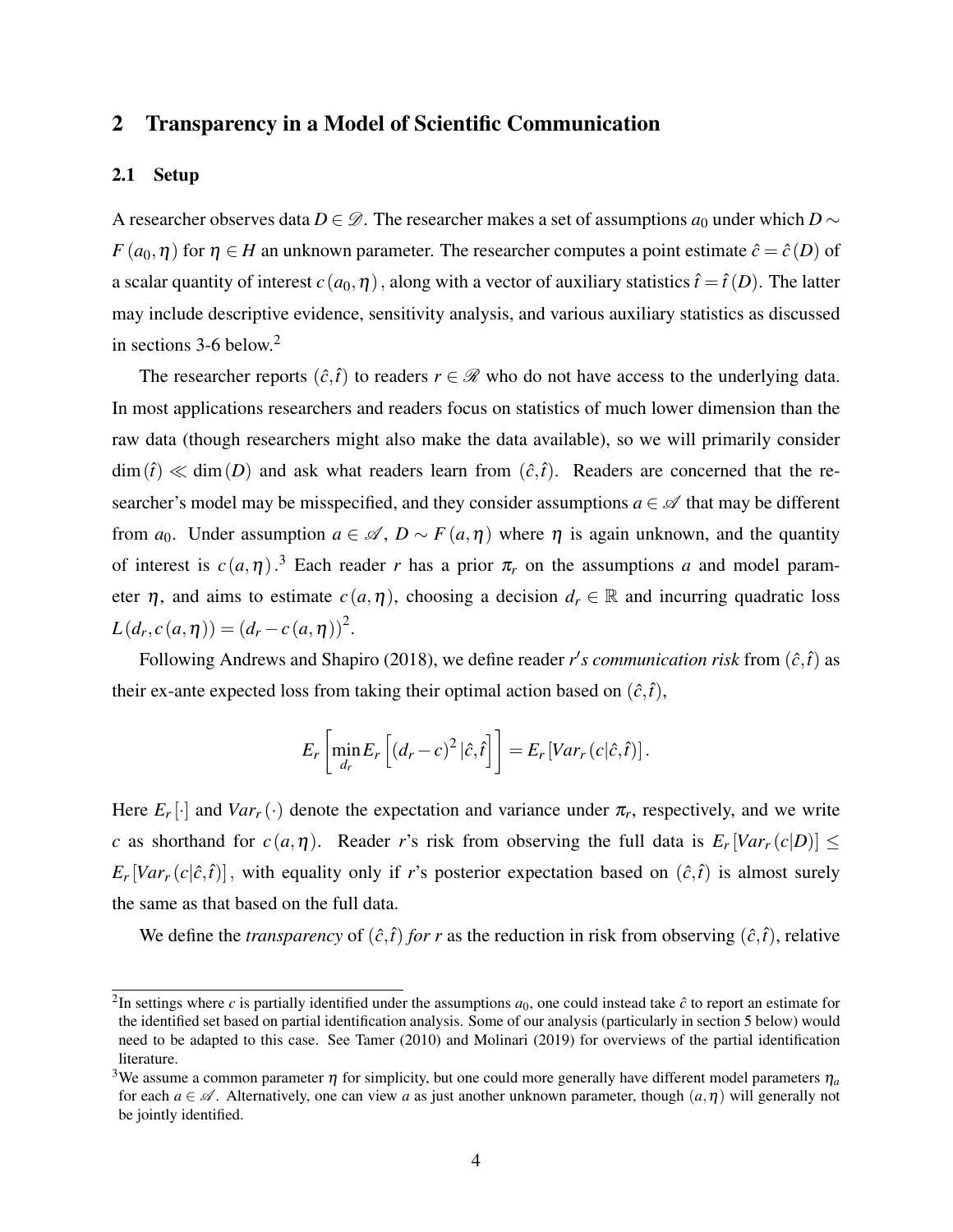to the reduction from observing the full data

$$
T_r(\hat{c}(\cdot),\hat{t}(\cdot)) = \frac{Var_r(c) - E_r[Var_r(c|\hat{c},\hat{t})]}{Var_r(c) - E_r[Var_r(c|D)]},
$$

and define transparency to be one when the denominator is zero. Thus, the transparency of  $(\hat{c}, \hat{t})$ for *r* lies between zero and one, is equal to one when observing  $(\hat{c}, \hat{t})$  yields the same risk for *r* as observing the full data, and is equal to zero when observing  $(\hat{c}, \hat{t})$  yields no reduction in risk, while observing *D* would yield some reduction.

It is sometimes straightforward to construct fully transparent reports, i.e., reports with transparency equal to one. If  $\hat{t}$  is sufficient for  $(a, \eta)$ , for instance, then  $(\hat{c}, \hat{t})$  is fully transparent for all readers. When it is infeasible to report a sufficient statistic, we can still construct a fully transparent report for reader *r* by reporting that reader's posterior mean  $\hat{t} = E_r[c|D]$ . Note, however, that in this case  $(\hat{c}, \hat{t})$  will not in general be transparent for readers  $r'$  with  $\pi_{r'} \neq \pi_r$ . Heterogeneity in  $\pi_r$ across readers is thus central to the study of transparency.

Example. An example based on Conley et al. (2012) will help fix ideas. Suppose that the data  $D = \{(Y_i, X_i, Z_i)\}_{i=1}^n$  $C_{i=1}^n$  consist of i.i.d. observations of an outcome  $Y_i$ , a binary treatment  $X_i$ , and a candidate instrument *Z<sup>i</sup>* , which for simplicity we take to be scalar and mean zero. Readers believe that the data follow

$$
Y_i = X_i c + U_i.
$$

Suppose that  $\mathscr{A} = \mathbb{R}$ , and that under assumption *a* we have  $E[U_i Z_i]/E\left[Z_i^2\right] = a$ . The researcher's assumption is  $a_0 = 0$ , i.e., that the instruments  $Z_i$  are valid in the sense of being orthogonal to the residual, while they are invalid under  $a \neq a_0$ . The parameter  $\eta$  describes the rest of the joint distribution of  $(X_i, U_i, Z_i)$ . Consider two possible reports: (i) the IV estimate  $\hat{c} = \sum Z_i Y_i / \sum Z_i X_i$ ; (ii) the estimate  $\hat{c}$  along with the first-stage coefficient  $\hat{t} = \sum Z_i X_i / \sum Z_i^2$  from a regression of  $X_i$  on  $Z_i$ . Suppose reader *r* has a degenerate prior on *a* but that  $\pi_r$  implies a continuous joint distribution for  $(c, t)$  where *t* is the population first-stage coefficient. For *n* large,  $\hat{c}$  converges in probability to  $c + a/t$ , but since reader *r* has a non-degenerate prior on  $(c, t)$  this does not in general suffice for them to infer *c*. By contrast, since  $\hat{t} \rightarrow_p t$  reader *r* can infer *c* from  $(\hat{c}, \hat{t})$  as  $n \rightarrow \infty$ . Thus, under mild regularity conditions the transparency of  $(\hat{c}, \hat{t})$  for *r* converges to one as  $n \to \infty$ , while the transparency of ˆ*c* alone is bounded away from one.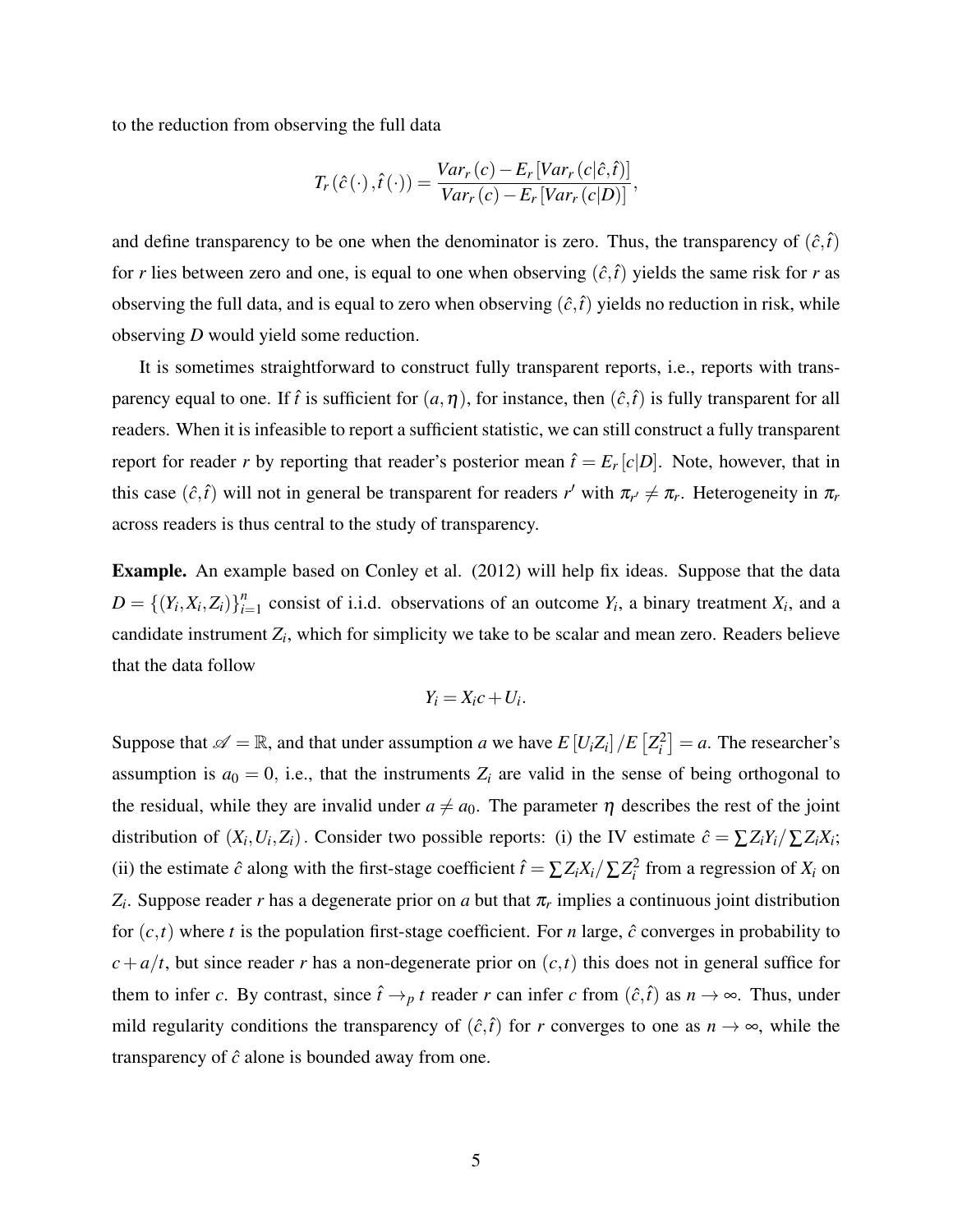#### 2.2 Comparison to Other Econometric Properties

Transparency is distinct from a number of other properties discussed in the econometrics literature. For example, estimators are often evaluated based on their efficiency in mean squared error, where the mean squared error of  $\hat{c}$  under  $(a, \eta)$  is  $E_{F(a, \eta)}[(c-\hat{c})^2]$ . The estimator  $\hat{c}_1$  dominates the estimator  $\hat{c}_2$  in mean squared error under the assumptions  $a$  if it achieves a lower mean squared error for all  $\eta$ , with strict inequality for some  $\eta$ . Efficiency and transparency can imply substantially different rankings of estimators. To illustrate, we consider an example based on Andrews and Shapiro (2018). Suppose that *D* is scalar, and that under all assumptions  $a \in \mathcal{A}$  we have  $D \sim N(c(a, \eta), 1)$ . Suppose further that  $c(a, \eta) \ge 0$  for all  $(a, \eta)$ . The estimator  $\hat{c}_1 = \max\{D, 0\}$  dominates  $\hat{c}_2 = D$ in mean squared error, and indeed obtains a strictly smaller mean squared error for all  $(a, \eta)$ . At the same time, since  $\hat{c}_1$  is a non-invertible transformation of  $\hat{c}_2$ ,  $\hat{c}_2$  is weakly more transparent than  $\hat{c}_1$  for any reader *r*, and strictly more transparent if  $Var_r(c) > 0$ , in which case distinct realizations of  $\hat{c}_2$  induce distinct posterior means.

While we allow the possibility that the readers and the researcher contemplate different assumptions, transparency is distinct from traditional measures of robustness. To illustrate, suppose that *D* is again scalar, that  $\mathscr{A} = \mathbb{R}$ , and that under assumption *a*,  $D \sim N(c(a, \eta) + a, 1)$ . In this case reporting  $\hat{c} = D$  is fully transparent for all *r*, but this estimator is highly non-robust according to conventional measures such as worst-case mean squared error. Indeed, in this setting all estimators have infinite worst-case mean squared error, so no estimator is robust in that sense.

Finally, transparency is distinct from identification. For instance, we could have that *c* is identified from the distribution of  $(\hat{c}, \hat{t})$ , treating both *a* and  $\eta$  as unknown, but that transparency of  $(\hat{c}, \hat{t})$ is low since the distribution of  $(\hat{c}, \hat{t})$  is noisy.<sup>4</sup> Conversely, in cases where *c* is not point-identified based on  $(\hat{c}, \hat{t})$ ,  $\hat{t}$  may still be highly correlated with *c* under reader *r*'s prior (e.g., because *c* is identified and precisely estimable conditional on *a*, and  $\pi_r$  is highly informative about *a*). In this case, reporting  $(\hat{c}, \hat{t})$  will be nearly transparent for *r* despite the non-identification of *c*.

is a singleton for all  $F_{(\hat{c},\hat{t})} \in \left\{ F_{(\hat{c},\hat{t})}(a,\eta) : a \in \mathscr{A}, \eta \in H \right\}.$ 

 ${}^4$ For  $F_{(\hat{c},\hat{t})}(a,\eta)$  the distribution of  $(\hat{c},\hat{t})$  under  $(a,\eta)$ , we say that *c* is identified from the distribution of  $(\hat{c},\hat{t})$  if

 ${c(a, \eta): a \in \mathcal{A}, \eta \in H \text{ such that } F_{(\hat{c},\hat{t})}(a, \eta) = F_{(\hat{c},\hat{t})}}$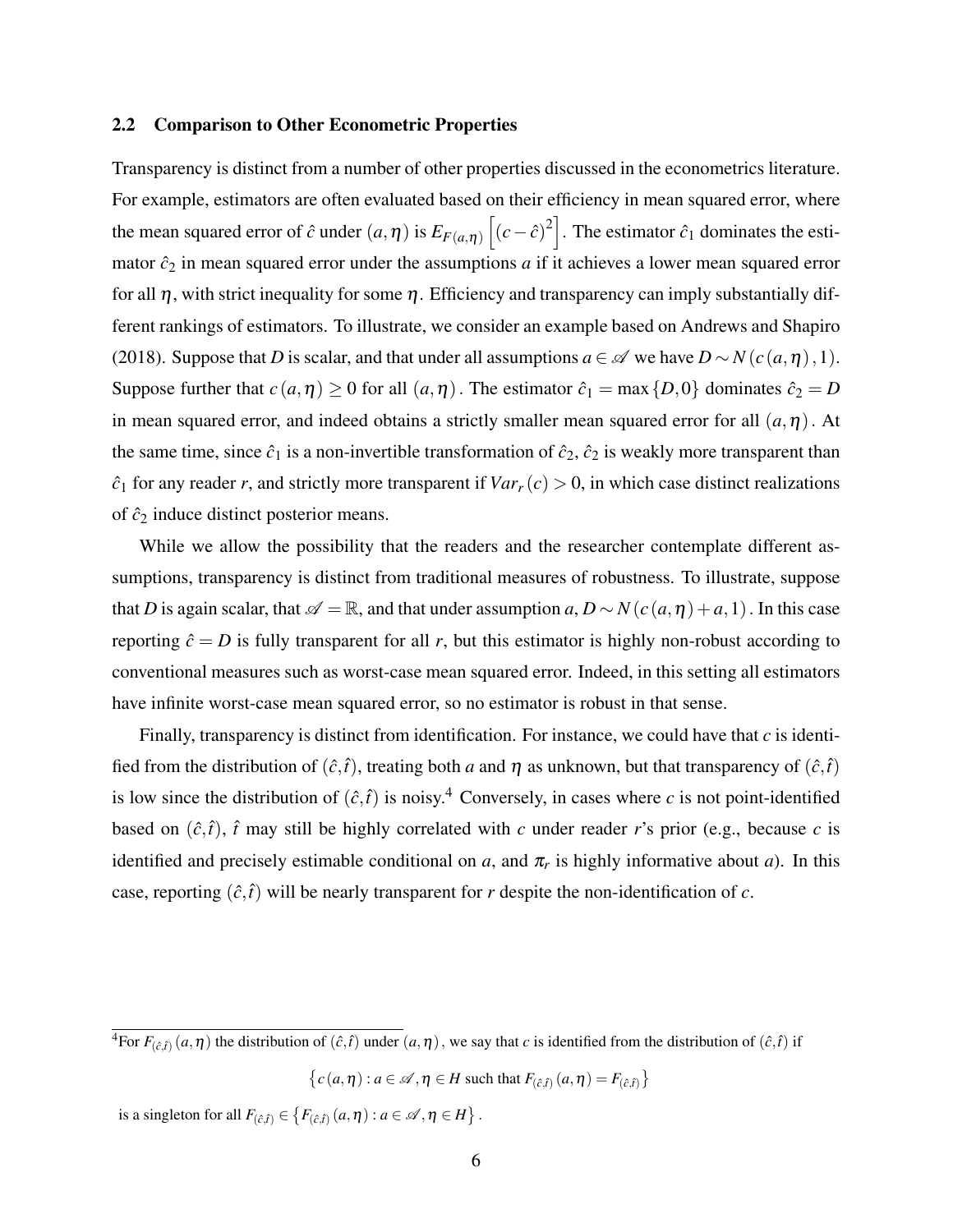### 2.3 Routes to Improved Transparency

The remaining sections of the paper discuss practical approaches to improving transparency in structural estimation. We emphasize the alternative assumptions *a* that we think are likely to be of most interest to readers of structural research. Likewise, we limit attention to reporting strategies that we view as reasonable, ruling out for instance that researchers encode the full data in the decimal expansion of *t*ˆ. Finally, because working with nonlinear structural models is often computationally expensive, we emphasize approaches that impose a minimal additional computational burden on the researcher.

### 3 Descriptive Analysis

The first element that can contribute to transparent structural research is descriptive analysis. In our framework, a descriptive analysis takes the auxiliary statistics  $\hat{t}$  to include some statistics  $\hat{s}$ that are either directly informative about *c* or informative about the plausibility of the assumptions  $a<sub>0</sub>$ . Examples include summary statistics, data visualization, or correlations illustrating key causal relationships. Such evidence is sometimes described as "model-free," in the sense that it has a meaningful interpretation that does not rely explicitly on the assumptions of the structural model.<sup>5</sup> Pakes (2014) formalizes the role of descriptive analysis in providing a set of facts that the structural model should rationalize.<sup>6</sup>

Our framework suggests two ways that such descriptive analysis can improve transparency. First, descriptive statistics  $\hat{s}$  may provide evidence about  $c$  that is informative under a wider range of assumptions than  $a_0$ . This would be true, for example, if  $|Corr<sub>r</sub>(c, \hat{s})|$  is large under many priors  $\pi_r$ , including those that do not put much mass on  $a_0$ .<sup>7</sup>

A leading case is where ˆ*s* includes convincing experimental or quasi-experimental estimates of treatment effects closely related to *c*. Autor et al. (2019), for example, present quasi-experimental evidence on the effects of disability insurance (DI) receipt in Norway on outcomes including total income, consumption expenditure, and transfer income, using random assignment of DI judges as a source of exogenous variation. They then estimate a structural model that allows them to back out the welfare effects of DI awards. A reader who is skeptical of the structural model's

 $6$ See also the discussion in Lewbel (2019, section 5.1).

<sup>5</sup>See, for example, Polyakova (2016) and Rossi and Chintagunta (2016).

 $^7$ In particular, note that  $E_r[Var_r(c|\hat{s})] \leq Var_r(c)\left(1 - Corr_r(c,\hat{s})^2\right)$ , so a large correlation directly bounds the average posterior variance.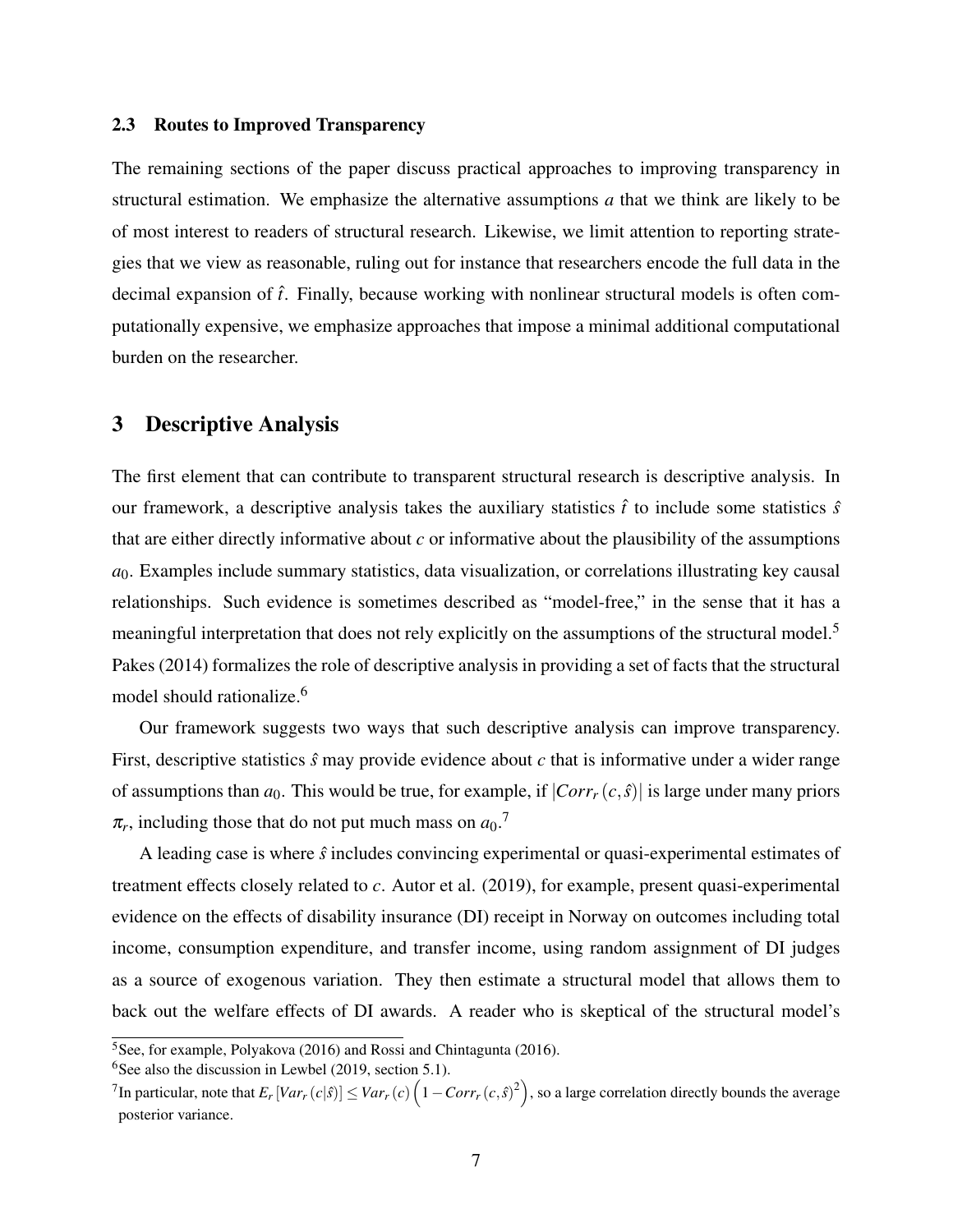assumptions might still learn a lot about the welfare effects based on the descriptive evidence alone. For example, such a reader might update positively on the welfare effects to the extent that DI substantially increases consumption or update negatively to the extent that it crowds out other transfer income.

Similarly, Attanasio et al. (2012) present treatment-control differences from a randomized evaluation of the PROGRESA conditional cash transfer that show how the program affected school enrollment of children in various age groups. They then estimate a dynamic model of the school enrollment decision that allows them to simulate alternative policies such as one that reallocates grant funding from younger children to older children. The observed treatment-control differences do not speak directly to the effect of this reallocation because it was not part of the original experiment. A reader who does not accept all of the assumptions of the structural model might nevertheless learn a fair amount about the likely effects of the reallocation from comparing the treatment effects on older and younger children.

Second, descriptive statistics  $\hat{s}$  may provide evidence that helps readers evaluate the researcher's assumptions  $a_0$ . Allcott et al. (2019) estimate a structural model of grocery demand that allows them to decompose sources of nutritional inequality in the US. To estimate price sensitivity, the authors instrument for the price of a product in a given store with the price of the same product in other stores in the same chain. The exclusion restriction is that the variation in prices due to the composition of chains in a particular market is orthogonal to unobserved preference differences. In their descriptive analysis, the authors support the plausibility of this assumption by showing that this variation in prices is orthogonal to observed demographics that predict choices.

Agarwal et al. (2018) use an estimated structural model of bank lending to predict the extent to which credit expansions are passed on to borrowers. A key assumption of the model is that borrowers' unobserved characteristics are smooth around a set of credit score thresholds where credit limits change discontinuously. The authors' descriptive analysis confirms the "first stage" effect of the discontinuities on credit limits and then shows that observed borrower characteristics are smooth around the discontinuities, increasing the plausibility of the assumption that unobserved characteristics are smooth as well.

An important strength of descriptive analysis is that it permits a wider range of robustness and sensitivity analysis than is typically possible for computationally demanding structural estimates. Considering many alternative sets of controls, isolating variation along discontinuities, or adding highly saturated fixed effects are often not possible in complex models. Performing such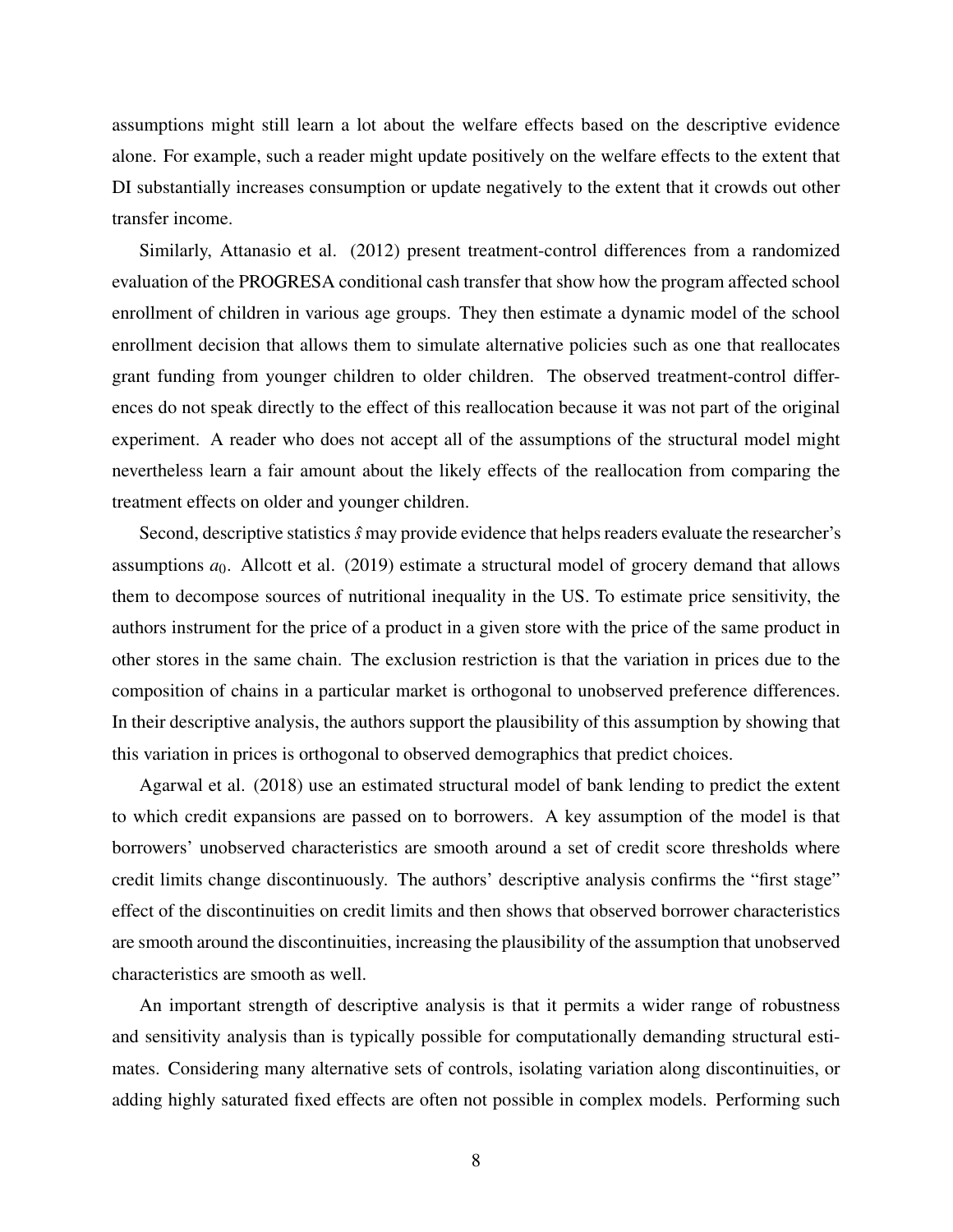checks is typically easier for the statistics reported in a descriptive analysis, and reporting them can strengthen confidence in model assumptions.

Descriptive statistics  $\hat{s}$  can improve a reader's ability to evaluate the researcher's model even if they do not directly test its formal assumptions. For example, if an important assumption in the model is that a jurisdiction-level policy variable is assigned independently of unobservables, providing a map illustrating the spatial distribution of the policy can be very helpful to a reader.<sup>8</sup> Because many readers will have prior beliefs on the spatial distribution of unobservables, such a map can complement more formal balancing tests that evaluate the correlation of the policy variable with observable characteristics of the jurisdiction. In a similar way, many types of summary statistics and data visualization can help to sharpen readers' priors on the researcher's assumptions and thus aid readers' interpretation of the estimator  $\hat{c}$ , in the sense that  $Corr<sub>r</sub>(c, \hat{c}|\hat{s})$  is much larger than  $Corr<sub>r</sub>(c, \hat{c})$  for some realizations of  $\hat{s}$ .

### 4 Identification

A second element that can contribute to transparent research is explicit discussion of identification. Such discussion is now common in much empirical research including structural research. Angrist and Pischke (2010) call "a conceptual framework that highlights specific sources of variation" one of the "hallmark[s] of contemporary applied microeconomics" (p. 12). Kleven (2018) shows that the share of NBER working papers in public economics discussing identification has risen from roughly zero percent in 1980 to almost 50 percent today. Of the 123 structural papers published in the *American Economic Review*, *Econometrica*, the *Quarterly Journal of Economics,* and the *Journal of Political Economy* between January 2018 and November 2019, 80 percent included explicit discussion of identification.<sup>9</sup>

Formally, a quantity *c* is *identified* in the researcher's model if  $c(a_0, \eta) \neq c(a_0, \eta')$  implies  $F(a_0, \eta) \neq F(a_0, \eta')$  (Matzkin 2013; Lewbel 2019). In other words, distinct values of *c* correspond to distinct distributions of the data under the researcher's maintained assumptions. Following section 2.2, we could say that *c* is *identified by* a specific vector of statistics  $\hat{s}$  if  $c(a_0, \eta) \neq 0$  $c(a_0, \eta')$  implies distinct distributions of  $\hat{s}$  under  $F(a_0, \eta)$  and  $F(a_0, \eta')$ .

<sup>8</sup>See, for example, Fetter and Lockwood (2018, Figure 3), Bernard et al. (2019, Figure 8), and Hackmann (2019, Figure 3).

 $9$ Here we define "structural" broadly to include any paper that explicitly estimates the parameters of an economic model.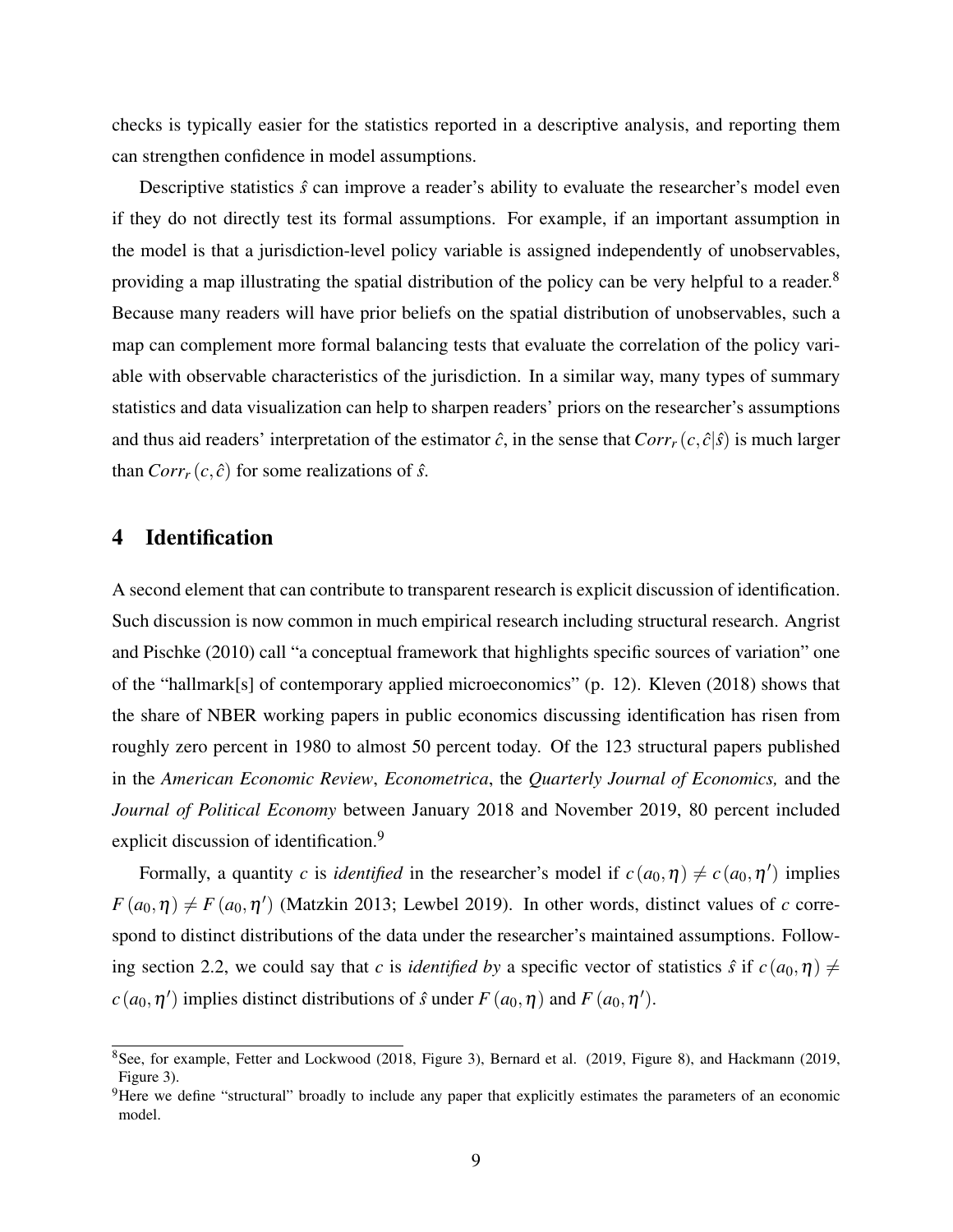There is a disconnect between this formal econometric definition and the discussions of identification that appear in some empirical papers. Keane (2010, p. 6) writes,

What is meant by 'identified' [by some authors] is subtly different from the traditional use of the term in econometric theory.... Here, the phrase 'how a parameter is identified' refers... to a more intuitive notion that can be roughly phrased as follows: What are the key features of the data, or the key sources of (assumed) exogenous variation in the data, or the key *a priori* theoretical or statistical assumptions imposed in the estimation, that drive the quantitative values of the parameter estimates, and strongly influence the substantive conclusions drawn from the estimation exercise?

There are two important differences between the formal definition of identification and the "intuitive notion" Keane (2010) describes. First, point identification is formally a binary property. A quantity of interest  $c$  either is or is not identified by a statistic  $\hat{s}$ . It is not clear in what meaningful sense a particular feature or source of exogenous variation could be the "key" source of identification. Second, identification is a property of a model, not a property of an estimator. Whether or not *c* is identified by  $\hat{s}$  need not be related to whether or not  $\hat{s}$  "drive[s] the quantitative values of the parameter estimates." Indeed, it is possible that  $c$  is identified by  $\hat{s}$  yet the estimator  $\hat{c}$  does not depend on ˆ*s* at all.

Many discussions of identification in recent structural work fit Keane's (2010) description. A number refer to particular quantities as "primarily," "mainly," or "largely" identified by particular data features.<sup>10</sup> Some focus on properties of estimators rather than models, using "identification" as essentially a synonym for "estimation."<sup>11</sup> Many acknowledge that they are departing from formal statements by saying they discuss identification "intuitively" or "loosely," or by noting explicitly that they discuss relationships of individual parameters to specific statistics even though all parameter estimates are determined jointly.<sup>12</sup>

 $10$ For example, Beraja et al. (2018) write, "Any empirical measure of refinancing elasticities to interest rate reductions will always be *primarily identified* from recession periods" (p. 156, emphasis added). Fu and Gregory (2019) write, "The dispersion... is thus *identified mainly* from the size of RDD parameter" (p. 407, emphasis added). Crawford et al. (2018) write, "The pro-competitive effects of vertical integration are *largely identified* from the degree to which RSN carriage is higher for integrated distributors" (p. 893, emphasis added).

<sup>&</sup>lt;sup>11</sup>See, for example, the subsection titled "Identification Strategy" in Harasztosi and Lindner (2019, p. 2701), the section titled "Identification of Structural Parameters" in Head and Mayer (2019, p. 3095), and the section titled "Estimation and Identification" in Hackmann (2019, p. 1702).

<sup>&</sup>lt;sup>12</sup>For example, Allcott et al. (2019) write, "*Loosely*, the first set of moments identify the  $\beta$  parameters..." (p. 1827, emphasis added). Autor et al. (2019) write, "While the mapping between model parameters and sample moments is less direct for the disutility parameters, there are data moments that *intuitively* provide identifying information.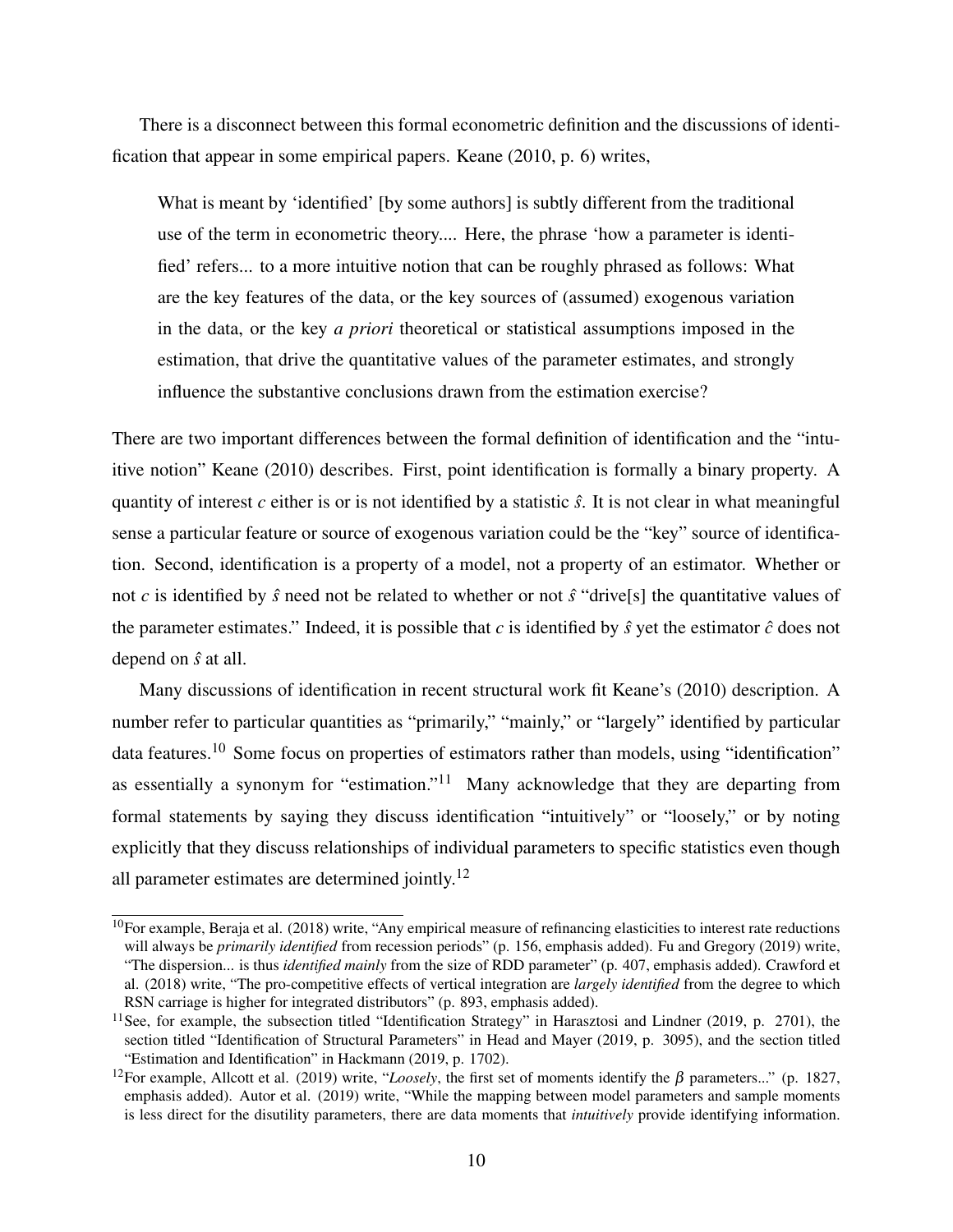We believe that clear and precise discussions of identification have an important role to play in making structural research transparent. In our framework, such discussions can be understood as a way to communicate and clarify the implications of the baseline assumptions  $a_0$  and the space of relevant alternatives  $a \neq a_0$ , allowing readers to form more precise priors  $\pi_r$ . Focusing on partial identification, Tamer (2010) writes: "[The partial identification approach] links conclusions drawn from various empirical models to sets of assumptions made in a transparent way. It allows researchers to examine the informational content of their assumptions and their impacts on the inferences made." We believe clear discussions of point identification can likewise increase transparency.

Such clarifying discussions would of course be unnecessary if readers could fully evaluate all of a model's assumptions directly. In reality, doing so is difficult. The abstract mathematical space in which assumptions are stated is often not one in which readers have well-formed intuitions. An assumption that sounds innocuous may in fact be highly restrictive, while another that sounds obviously unrealistic may in fact be a reasonable approximation. Identification discussions can illuminate the way the model's assumptions map the distribution of observables to the key quantity *c*. This is often a valuable complement to direct inspection of the assumptions in mathematical terms.

To illustrate what we mean, suppose a discrete-choice demand model assumes that the utility of a consumer *i* for a good *j* contains an additive error  $\varepsilon_{ij}$  which is distributed i.i.d. type 1 extreme value. How would a reader unfamiliar with such models evaluate the distributional assumption on the error term? Mathematically, the assumption is that the CDF of  $\varepsilon_{ij}$  is  $F(\varepsilon) = \exp(-\exp(-\varepsilon))$ . Plotting the implied CDF or PDF would show that this is a single-peaked distribution not too different from a normal. It seems challenging to judge by introspection whether either the formula or the plot is a reasonable representation of the distribution of consumer utility, or under what circumstances it would be a better or worse approximation.

Studying the implications of the extreme value assumption for identification turns out to be instructive. As is now well understood (e.g., Anderson et al. 1992), imposing this form on the errors can mean that the share of consumers choosing each good *j* is alone sufficient to identify: (i) the relative own-price elasticities and markups of any two goods *j* and *k*; (ii) how consumers

While all parameters are estimated simultaneously, it can be instructive to focus on one parameter at a time" (p. 2644, emphasis added). Fu and Gregory (2019) write, "Although all of the structural parameters are identified jointly, we provide a sketch of identification here by describing which auxiliary models are most informative about certain structural parameters" (p. 407).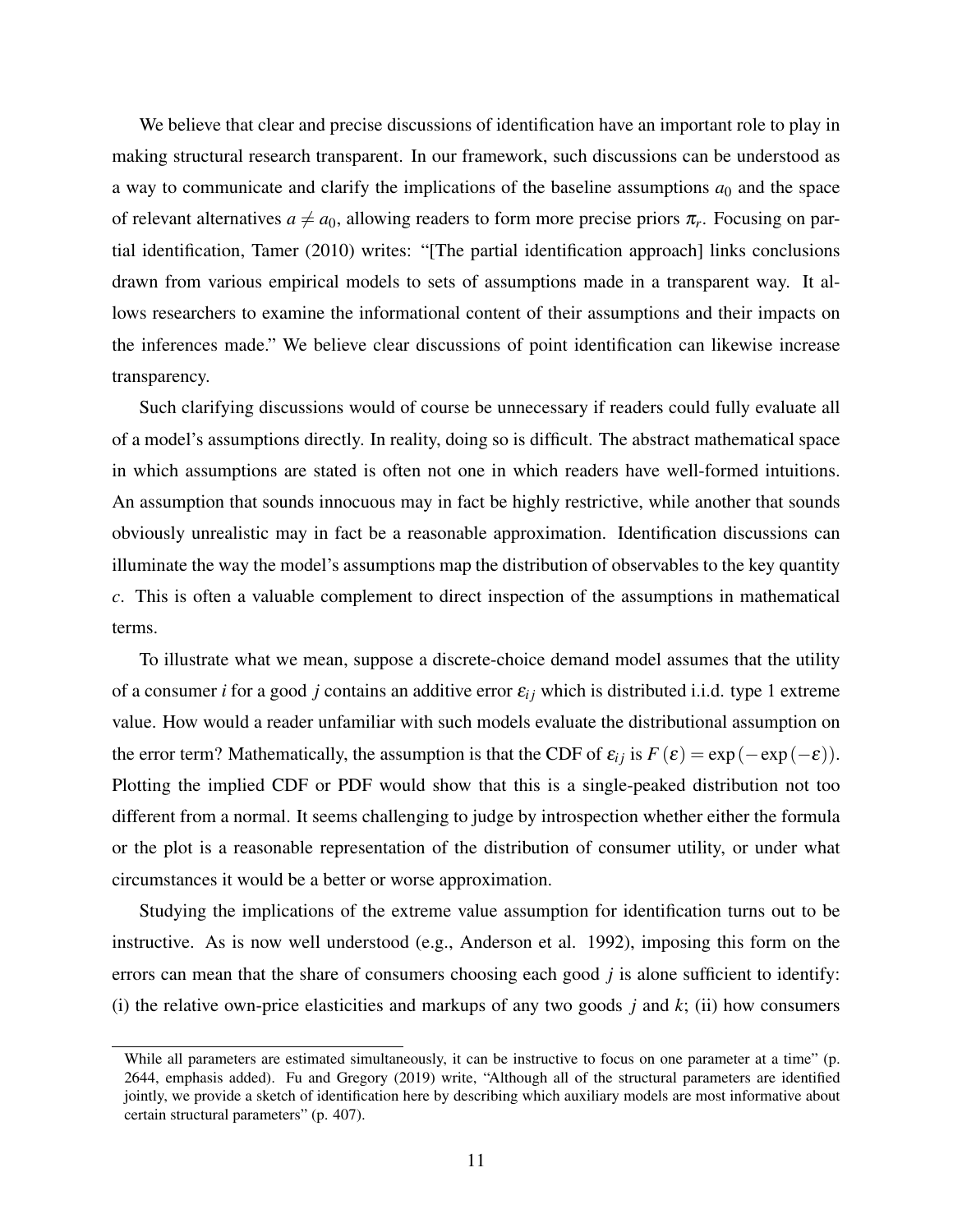reallocate if any good is removed from the choice set; (iii) relative consumer welfare under different choice sets. An unfamiliar reader who learned these implications might update in the direction of thinking the distributional assumption is stronger than they thought and worth additional scrutiny. The reader might also be able to form new intuitions about what alternative assumptions *a* are most relevant to consider — for example, alternative error distributions that decouple substitution patterns from market shares (Berry et al. 1995).

We suggest that two principles should guide discussions of identification. First, these discussions should be precise, with the verb "identify" used only in its formal econometric sense. It is best to avoid quantitative modifiers like "primarily identifies" or "mainly identifies" with uncertain meaning. Like any other theoretical statement, statements about identification that are not immediately obvious should either be accompanied by formal proof or introduced explicitly as conjectures.

The statement that a quantity  $c$  "is identified by" a particular vector of statistics  $\hat{s}$  should mean that the distribution of  $\hat{s}$  is sufficient to infer the value of  $c$  under the model. If this statement applies only given knowledge of some other parameters, then this should be made explicit. Looking over cases in the recent literature where authors claim something is "identified by" specific features of the data, one sees three common structures of argument.<sup>13</sup> The first structure is to prove identification as a formal proposition.<sup>14</sup> The second structure is an informal "triangular" argument. In the case where the object of interest is a parameter vector  $\eta$ , this might show that  $\eta_1$  is identified by a statistic  $\hat{s}_1$  alone,  $\eta_2$  is identified by  $\hat{s}_2$  once the value of  $\eta_1$  is known,  $\eta_3$  is identified by  $\hat{s}_3$  once the values of  $\eta_1$  and  $\eta_2$  are known, and so on.<sup>15</sup> When formalized, this can of course be a valid method of proof that  $\eta$  is identified by  $\hat{s}$ . The final structure is an elementwise argument where saying that  $\eta_j$  is identified by  $\hat{s}_k$  means this is true given that all other elements of  $\eta$  are known. Many "heuristic" or "informal" discussions of identification seem to take this form, though sometimes without making explicit the requirement that the other elements of  $\eta$  are known.<sup>16</sup> Enumerating such relationships for all  $\eta_i$  does not establish identification of  $\eta$  from  $\hat{s}$ . In many models, the statement that  $\eta_j$  is identified by  $\hat{s}_k$  in this sense will be true for many different statistics  $\hat{s}_k$ . Such discussions may nevertheless provide some useful intuition about the model.

<sup>13</sup>See also Gentzkow et al. (2014, sections V.A and VI.A).

<sup>&</sup>lt;sup>14</sup>See, for example, Agarwal and Somaini (2018); Bonhomme et al. (2019); Chiappori et al. (2019).

<sup>&</sup>lt;sup>15</sup>See, for example, Eckstein et al. (2019, pp. 235-236); Fréchette et al. (2019, p. 2976); Fu and Gregory (2019, pp. 407-409).

<sup>&</sup>lt;sup>16</sup>Two papers that make this requirement explicit are Autor et al. (2019, pp. 2644-5) and David and Venkateswaran (2019, pp. 2548-9).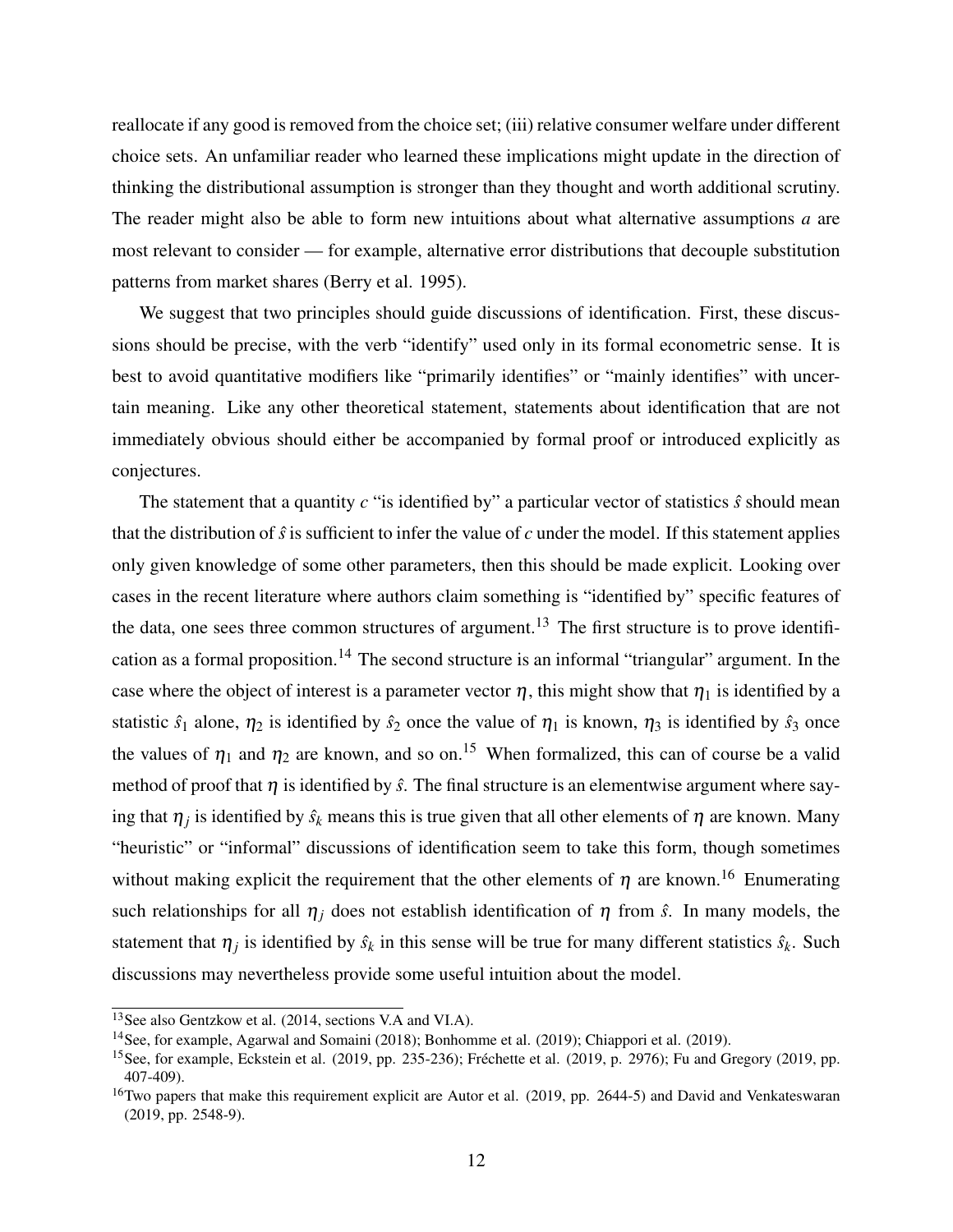Some authors support discussions of identification with simulations showing how the distributions of some statistics ˆ*s* change when each parameter is varied in turn, holding all other parameters constant.<sup>17</sup> A statistic is then sometimes said to "identify a parameter" if the distribution of the statistic responds strongly as the parameter varies. Note that this amounts to a version of the third argument structure above, establishing elementwise relationships that do not imply formal identification of the model as a whole. We see this kind of simulation as valuable provided it is clear that it speaks to identification of the parameter of interest only if the values of the other parameters are known.

The second principle we would recommend is that discussion of model identification be clearly distinguished from discussion of estimation. How ˆ*s* and *c* are related under the model is distinct from how  $\hat{s}$  is related to the specific estimator  $\hat{c}$ , and the statement "*c* is identified by  $\hat{s}_j$ " need not imply that  $\hat{s}_j$  is an important determinant of  $\hat{c}$ . How to clarify the data features that actually do drive  $\hat{c}$  is the topic we take up in section 5. As we note there, transparency is often improved when the discussion of identification elucidates the same relationships that turn out to be important in estimation.

In some cases, discussion of the construction of an estimator can itself constitute a heuristic proof of identification. For example, it may be that estimation consists of a series of plug-in or linear estimators for parameters whose identification is well understood.<sup>18</sup> Such cases may explain how "identification strategy" has come to be used in some of the literature as a synonym for "estimation strategy."<sup>19</sup>

### 5 Estimation

Descriptive analysis and discussion of identification can together help readers understand how the researcher's model maps features of the data to conclusions about *c*, and assess the validity of the assumptions underlying this mapping. Research is most transparent when readers can use this and other information to interpret the structural estimates  $\hat{c}$  taking account of the forms of misspecification they find most relevant.

In order to do so, the reader needs to understand how the specific estimator  $\hat{c}$  depends on the data *D*. There are typically many distinct vectors of intuitive statistics  $\hat{s}$  that each identify *c* under

 $\frac{17}{17}$ See, for example, David and Venkateswaran (2019, section III.C) and Autor et al. (2019, Figure 4).

<sup>&</sup>lt;sup>18</sup>See, for example, the section titled "Identification of Structural Parameters" in Head and Mayer (2019, p. 3095).

<sup>&</sup>lt;sup>19</sup>The "Identification Strategy" section in Harasztosi and Lindner (2019, p. 2701) is a recent example.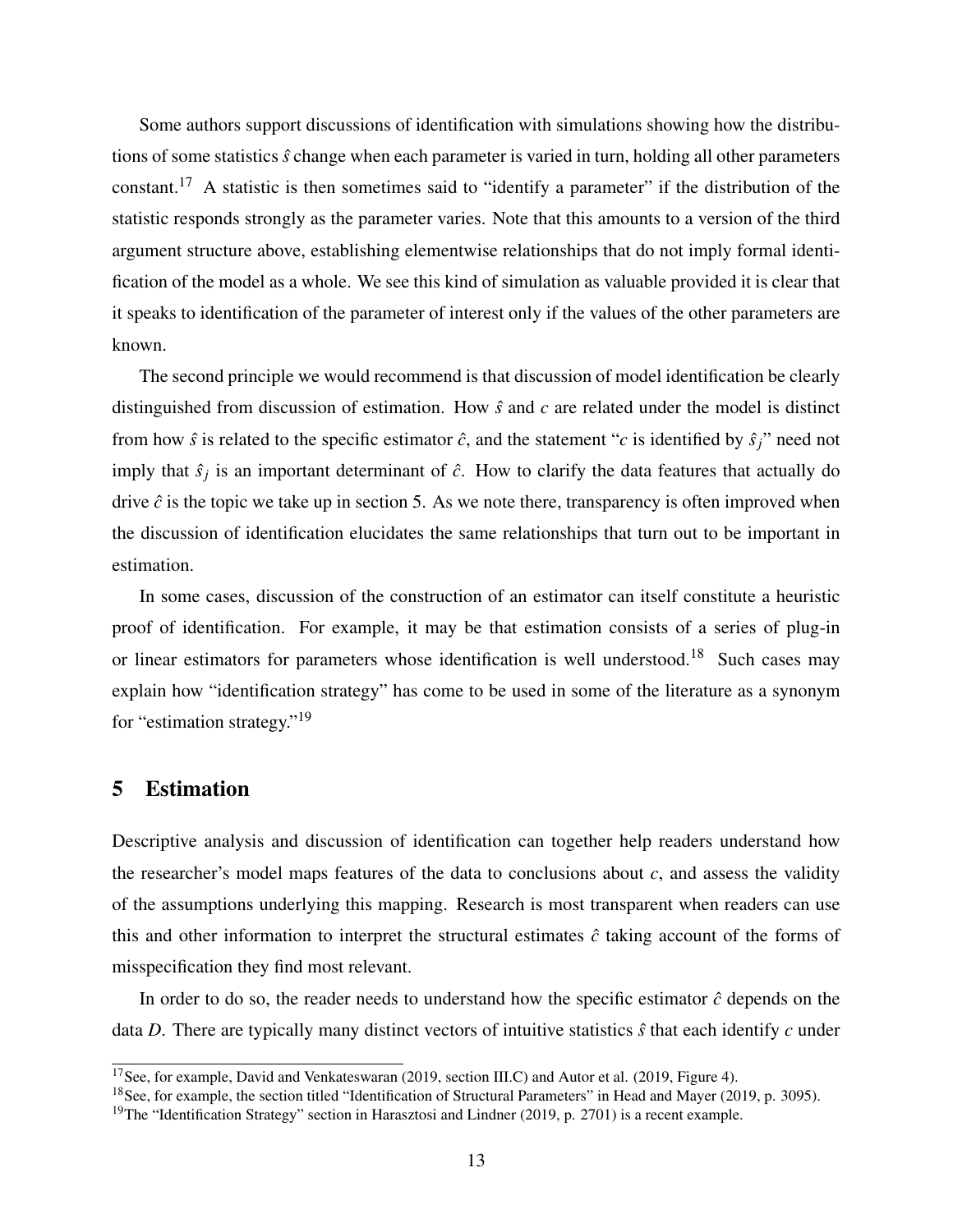the researcher's model, and in over-identified settings there are many different transformations of a given vector ˆ*s* that estimate *c* (Chen and Santos, 2019). Identification discussions can at best clarify the sets of possible statistics and transformations.

Knowing the form of the estimator  $\hat{c}$  is essential to transparency for two reasons. First, for reasons related to the discussion in section 4, the statistics ˆ*s* on which the estimator depends—the statistics that "drive" the estimator in common parlance—influence which violations of assumptions matter most. Second, as we elaborate below, knowing *how* the estimator depends on these statistics can allow a reader to judge the likely bias induced by specific violations.

In this section, we consider how to make estimation more transparent. We focus on the value of both highlighting a specific vector of statistics  $\hat{s}$  that determine the estimator  $\hat{c}$  either exactly or approximately, and making the form of the relationship between the two clear to the reader. To fix ideas, without loss of generality we can write

$$
\hat{c}=h(\hat{s})+v_h,
$$

where  $h(\cdot)$  is some function and  $v_h$  is a residual whose structure depends on  $h(\cdot)$ . The first approach we discuss is to choose an estimator  $\hat{c}$  such that  $v_h = 0$  and then characterize the form of the function  $h(\cdot)$ . The second approach we discuss is to choose an estimator  $\hat{c}$  such that  $v_h \neq 0$  and then demonstrate that  $v_h$  is small in appropriate sense so that  $\hat{c} \approx h(\hat{s})$ . In section 6, we discuss how a reader can assess specific forms of misspecification in the context of such estimators.

### 5.1 Target Descriptive Statistics in Estimation

The first approach is to target  $\hat{s}$  directly in estimation, so that  $\hat{c} = h(\hat{s})$ . This is of course only possible when *c* is identified by the distribution of  $\hat{s}$ . If *c* is identified by the population value *s* of  $\hat{s}$ and the implied relationship  $c = \Gamma(s, a)$  does not vary across the alternatives *a* of interest (i.e.,  $c =$  $\Gamma(s)$  for all  $a \in \mathscr{A}$ ), the estimator  $\hat{c} = h(\hat{s}) = \Gamma(\hat{s})$  may have high transparency for all readers.<sup>20</sup> Related ideas appear in the literature as a justification for basing model estimation and testing on matching certain statistics of interest. (See, for example, Dridi et al. 2007, DellaVigna 2018, and Nakamura and Steinsson 2018.) Even when Γ(*s*,*a*) depends on *a*, an estimator of the form  $\hat{c} = h(\hat{s}) = \Gamma(\hat{s}, a_0)$  may still be reasonably transparent if the form of the relationship  $c = \Gamma(s, a_0)$ 

<sup>&</sup>lt;sup>20</sup>Such an estimator will have transparency  $T_r = 1$  for any reader *r* for whom  $\hat{s}$  is sufficient for *s*, i.e. for whom  $\pi_r(s|D) = \pi_r(s|\hat{s}).$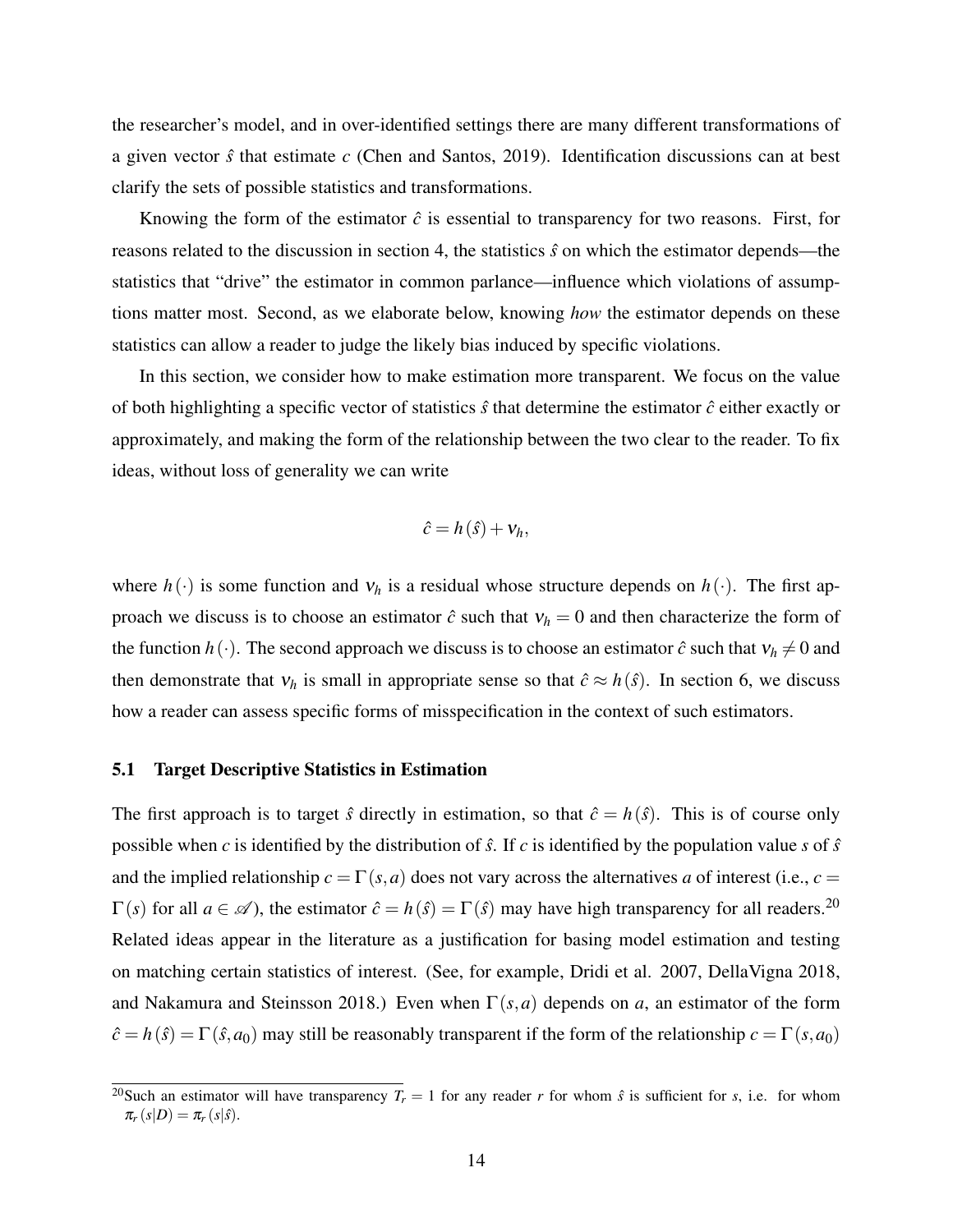is made clear.

In practice, estimation based on targeting a finite-dimensional vector of descriptive statistics  $\hat{s}$ is often implemented via some form of minimum distance estimation that chooses parameters to match the observed  $\hat{s}$  to the value predicted under the model. Transparency provides a potential justification for choosing such estimators even when more efficient estimators, such as the MLE, are available.

The literature contains numerous examples of estimators that target descriptive statistics. Gourinchas and Parker (2002) estimate a lifecycle model of consumption and savings with a precautionary motive. After estimating properties of the income process in a first step, Gourinchas and Parker (2002) estimate structural preference parameters in a second step by minimizing the distance between the observed age profile of consumption and the profile predicted by their economic model. De Nardi et al. (2010) likewise estimate a model of consumption and savings by retirees by targeting observed median asset profiles for different groups of individuals. See also Goettler and Gordon (2011), DellaVigna et al. (2012), Nikolov and Whited (2014), and Autor et al. (2019).

These examples have in common that the estimator is (at least asymptotically) a function of descriptive statistics that a reader might find intuitively related to the parameters of interest. Part of the reason for this choice of estimator may be computational, for example due to the difficulty of computing the likelihood. However, in some cases the authors invoke non-computational considerations in justifying their choice of moments to match, some of which seem related to the considerations we discuss here.<sup>21</sup>

To formalize the value of targeting descriptive statistics, we focus on a simple special case of the framework introduced in section 2.

Example. The data consist of *D* =  $(Y, X, \Omega)$  where *Y* and *X* are *k* × 1 vectors, while  $\Omega$  is a full-rank  $k \times k$  matrix and

$$
Y = Xc + B + \varepsilon,\tag{1}
$$

for  $\varepsilon \sim N(0, \Omega)$ . To nest this example in the more general model introduced in section 2 we take  $\eta = (c, X, \Omega)$ , while  $B = B(a, \eta)$  is a function of *a*, potentially along with  $\eta$ . We assume that *B* is

 $21$ For example, De Nardi et al. (2010) write that "Because our underlying motivations are to explain why elderly individuals retain so many assets and to explain why individuals with high income save at a higher rate, we match median assets by cohort, age, and permanent income" (p. 47). Nikolov and Whited (2014) write that "The success of [the approach to estimation] relies on model identification, which requires that we choose moments that are sensitive to variations in the structural parameters...We now describe and rationalize the ... moments that we match" (p. 1899). Autor et al. (2019) include certain moments "...to discipline the model to recover our estimates of the causal effects of" a policy variable of interest (p. 2645).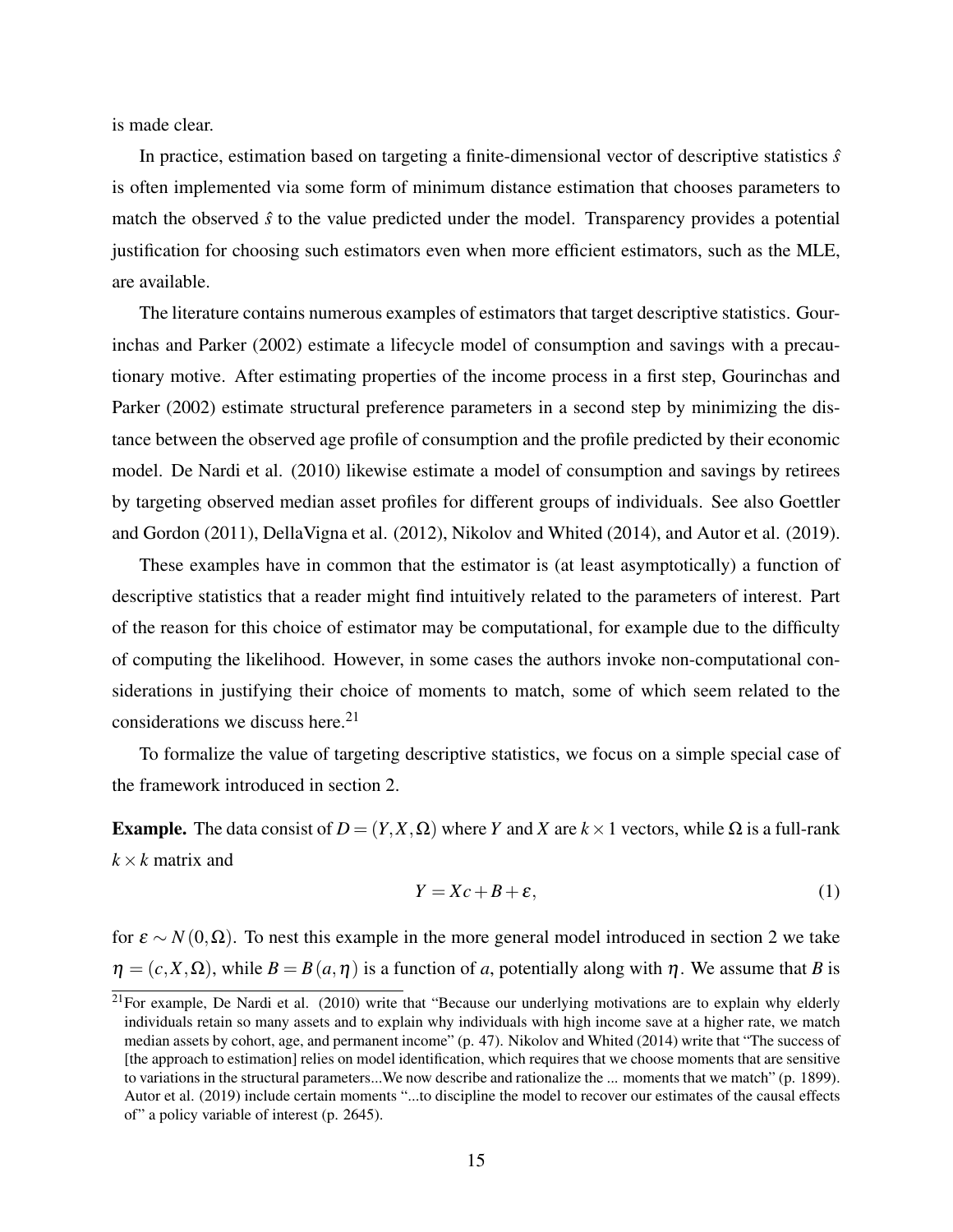unrestricted in the sense that for each  $\eta$ ,  $\{B(a, \eta) : a \in \mathcal{A}\} = \mathbb{R}^k$ . Thus, if one is unwilling to take a stand on assumptions the parameter of interest *c* is completely unidentified. We further assume that *c* and  $(B, X, \Omega)$  are independent under  $\pi_r$  for all  $r \in \mathcal{R}$ .

This example can be viewed as a regression model with normal errors, where *Y* is an outcome, *X* are the regressors, and *B* is an omitted variable. It can alternatively be viewed as a linear GMM model, where  $Y = g(0)$  are the GMM moments evaluated at  $c = 0, X = -\frac{\partial}{\partial \theta}$  $\frac{\partial}{\partial c}g(c)$  is minus one times the Jacobian of the GMM moments, and the GMM moments at the true value of *c* are  $g(c) = Y - Xc \sim N(B, \Omega)$ , where for  $B \neq 0$  the GMM model is misspecified. Such a model can be viewed as an asymptotic approximation to a nonlinear GMM model under local misspecification (Armstrong and Kolesár 2019).

To illustrate the value of targeting descriptive statistics in this example, consider the special case in which *X* and  $\Omega$  are commonly known and, for some known full-rank matrix *S*, *SB* has a degenerate distribution under all  $\pi_r$ . This means that readers are confident in the relationship between  $\hat{s} = SY$  and *c*. An estimator  $\hat{c}_S$  formed by efficiently minimizing the distance between  $s(c) = SXc$  and  $\hat{s} = SY$  may be more transparent for some readers *r* than the estimator  $\hat{c}_0$  formed by maximum likelihood with the restriction that  $B = 0$ . In particular, note that the maximum likelihood estimator is  $\hat{c}_0 = (X'\Omega^{-1}X)^{-1}X'\Omega^{-1}Y$ , and that the variance of of  $\hat{c}_0$  given *c* under  $\pi_r$ is

$$
Var_r(\hat{c}_0|c) = (X'\Omega^{-1}X)^{-1} + (X'\Omega^{-1}X)^{-1}X'\Omega^{-1}Var_r(B)\Omega^{-1}X(X'\Omega^{-1}X)^{-1}
$$

where the first term is the sampling variance of the MLE and the second term reflects model misspecification. By contrast,  $Var_r(\hat{c}_s|c)$  is simply the sampling variance of  $\hat{c}_s$ . Hence, when reader *r* is very uncertain about misspecification (in the sense that the variance of the part of *B* orthogonal to *S* is large),  $\hat{c}_s$  may be more transparent than  $\hat{c}_0$ .

Knowing that the estimator has the form  $\hat{c} = h(\hat{s})$  means that readers know the estimator depends on the data only through the statistics  $\hat{s}$ , but do not necessarily know the nature of the dependence. As noted above, there are often many different functions  $h(\cdot)$  that would constitute valid estimators under the model—in particular, whenever different subsets or transformations of  $\hat{s}$  are each sufficient to identify *c*. Some of these functions  $h(\cdot)$  may be convincing to a large set of readers, in the sense that  $\Gamma(s, a) \approx h(s)$  for many  $a \in \mathcal{A}$ , while others may only be convincing to readers who accept  $a_0$ . In such cases, communicating the geometry of  $h(\cdot)$  can help readers evaluate the estimator and so improve transparency.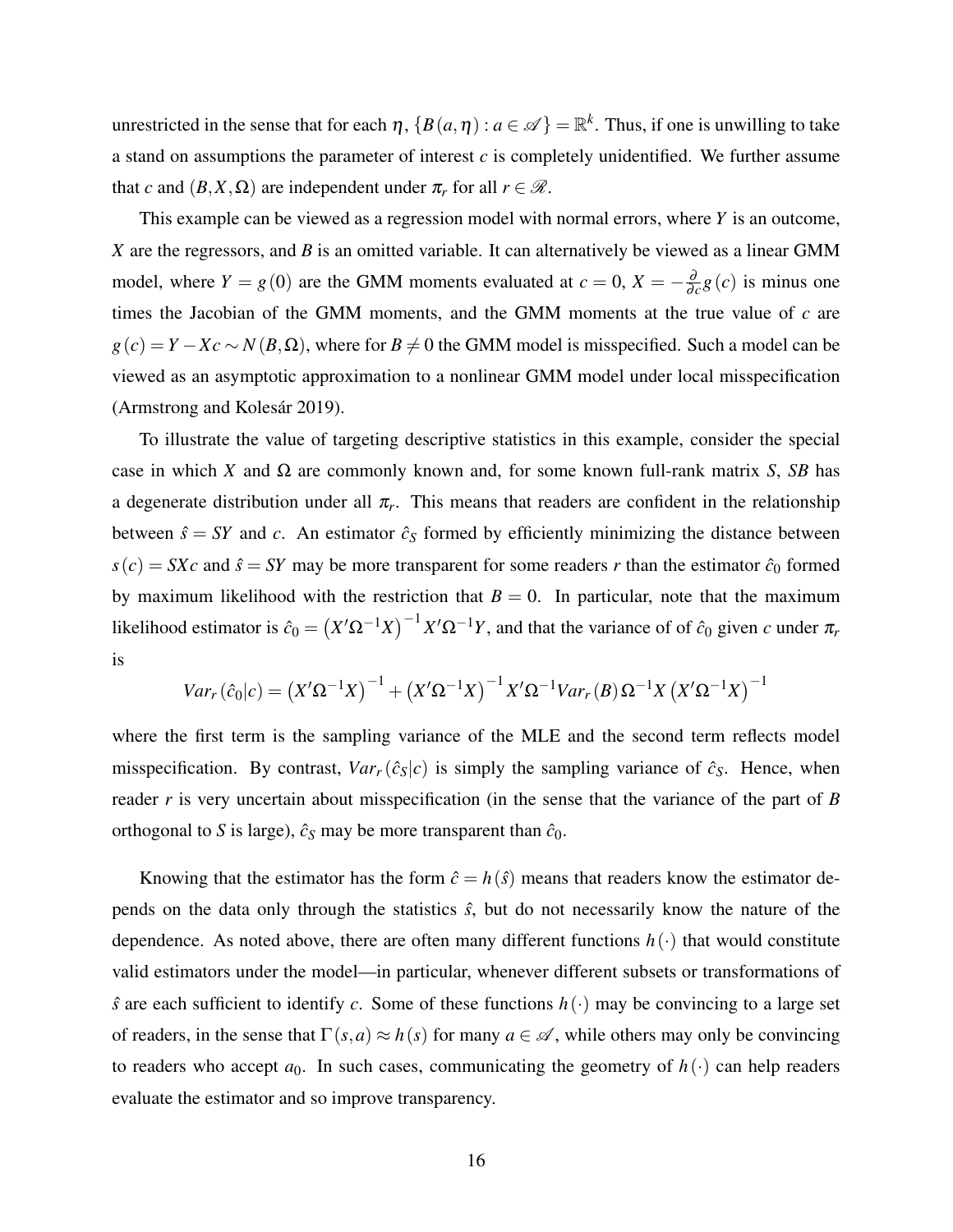In practice, research papers typically provide a formal definition of the estimator. Even a precise definition may not make the geometry of  $h(\cdot)$  obvious, however. In linear models, for instance, recent papers have characterized the regression discontinuity estimator (Gelman and Imbens 2019) and the two-way fixed effect estimator (e.g., Athey and Imbens 2018, Abraham and Sun 2019, de Chaisemartin and D'Haultfoeuille 2019, Goodman-Bacon 2019, Imai and Kim 2019) and in some cases argued that these estimators use the data in ways that may be unanticipated and undesired by many readers and researchers.

In nonlinear models, such characterizations may be even more difficult to come by and therefore even less obvious *ex ante*. One solution could be to fully describe *h*(·) by brute-force enumeration, but this is often infeasible. For example, Gourinchas and Parker (2002) summarize the age profile of consumption with the mean adjusted log consumption at each of the 40 ages from 26 through 55. As even a single estimation step may be computationally demanding, computing and visualizing Gourinchas and Parker's (2002) estimator on a 40-dimensional domain seems daunting.

Andrews et al. (2017) propose to focus on the local *sensitivity* of the estimator to the statistics targeted in estimation. Sensitivity corresponds to the derivatives of  $h(\cdot)$  when  $h(\cdot)$  is differentiable. It is possible to approximate this derivative numerically, for example by evaluating the estimator at perturbations of the form  $\hat{s} + \varepsilon e_j$  for  $\varepsilon$  a small number and  $e_j$  the  $j<sup>th</sup>$  standard basis vector, and then computing the numerical derivative  $(h(\hat{s} + \varepsilon e_j) - h(\hat{s})) / \varepsilon$ . Repeated estimation may be computationally demanding, but Andrews et al. (2017) show that in many applications (including Gourinchas and Parker's 2002) repeated estimation is unnecessary if the reader is willing to focus on the asymptotic value of the derivative.

Andrews et al. (2017) plot the local sensitivity of the estimators of key structural parameters in Gourinchas and Parker (2002) with respect to the statistics ˆ*s* targeted in estimation. They argue that the local properties of  $h(\cdot)$  revealed by this exercise make qualitative sense in light of the economic analysis and discussion in Gourinchas and Parker (2002), and that knowledge of sensitivity could be useful to a reader who wishes to learn from  $\hat{c}$  but is concerned about misspecification of the assumptions  $a_0$ .

**Example.** (continued) Continue to suppose that the distribution of *SB* is degenerate under  $\pi_r$ , but now suppose that *X* and  $Ω$  may not be commonly known. The estimator  $\hat{c}_s$  can be written as

$$
\hat{c}_S = \left(X'S'\left(S\Omega S'\right)^{-1}SX\right)^{-1}X'S'\left(S\Omega S'\right)^{-1}\hat{s} = \Lambda\hat{s}
$$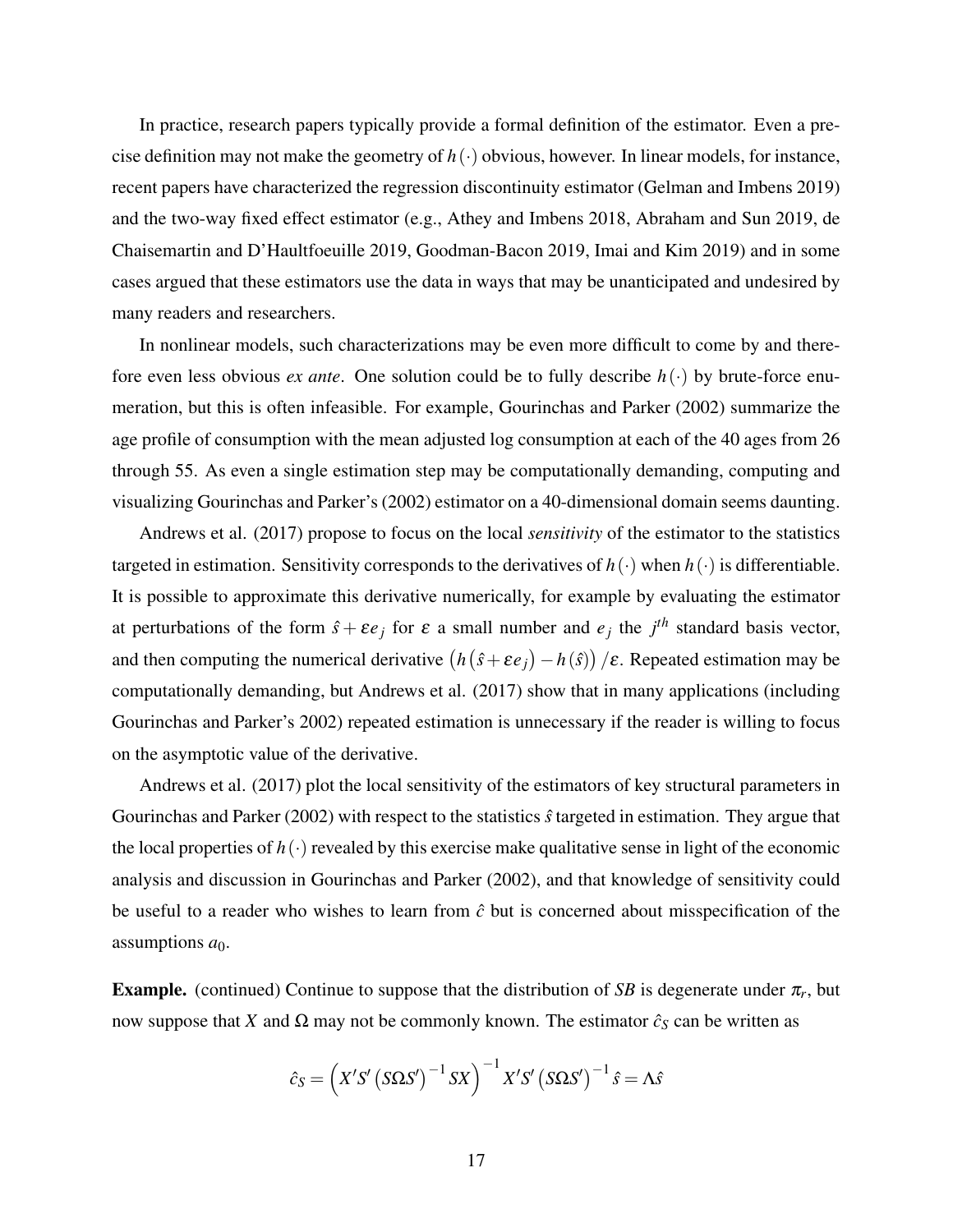for  $\hat{s} = SY$  and  $\Lambda$  the sensitivity of  $\hat{c}_S$  to  $\hat{s}$  as defined by Andrews et al. (2017), which depends on *X* and  $\Omega$ . Reporting  $(\hat{c}_S, \sigma_S, \Lambda)$  — that is, taking  $\hat{c} = \hat{c}_S$  and  $\hat{t} = (\sigma_S, \Lambda)$  for  $\sigma_S$  the standard error of  $\hat{c}_S$ — is weakly more transparent for all readers *r* than reporting  $(\hat{c}_S, \sigma_S)$  alone. To see that it may be strictly more transparent, suppose that reader *r* has a normal prior on *c*,  $c \sim N\left(0, \omega_r^2\right)$  . The average posterior variance for reader *r* based on the full data is then bounded below by  $E_r\left[(\omega_r^{-2}+\sigma_0^{-2})\right]$  $\binom{-2}{0}^{-1}$ for  $\sigma_0$  the standard error of  $\hat{c}_0$ , while the average posterior variance based on observing  $(\hat{c}_S, \Lambda)$ is  $E_r \left[ (\omega_r^{-2} + \sigma_s^{-2}) \right]$  $\binom{(-2)}{S}$ <sup>-1</sup>. This bounds the transparency of reporting  $(\hat{c}_S, \sigma_S, \Lambda)$  from below. By contrast, the transparency of  $(\hat{c}_S, \sigma_S)$  alone may be small when *SB* is large. If  $\pi_r$  implies that  $\Lambda$ follows a non-degenerate normal distribution while  $\sigma_S$  is fixed, for instance, then the transparency of  $(\hat{c}_S, \sigma_S)$  goes to zero as  $||SB|| \rightarrow \infty$ .

### 5.2 Show How Much the Estimator Depends on the Descriptive Statistics

Basing estimation directly on ˆ*s* may not be feasible or desirable. For example, it may be that even though  $\hat{s}$  are intuitive statistics closely related to  $c$ , their distribution is not sufficient for identification. It may be that  $\hat{s}$  identifies  $c$  but that identification using these statistics alone is weak. Or, it may be that the share of readers who accept the researcher's exact parametric assumptions is large enough that the efficiency gain for these readers from learning the MLE outweighs the loss of transparency for those who are more skeptical.

In these cases,  $\hat{c} = h(\hat{s}) + v_h$  for  $v_h$  not necessarily equal to zero. Then, making clear to readers the magnitude of  $v_h$  as well as the form of  $h(\cdot)$  can improve transparency. An example is where at least some readers believe that  $c = \Gamma(s, a)$ , in which case they may find  $\hat{c}$  especially informative when  $v_h \approx 0$  and  $h(\cdot) \approx \Gamma(\cdot, a)$ .

Characterizing the finite-sample relationship between  $\hat{c}$  and  $\hat{s}$ , either analytically or numerically, can be difficult. For example, numerical exploration by repeatedly drawing data *D* from one or more data-generating processes and then computing the implied values of  $\hat{c}$  and  $\hat{s}$  may be very computationally demanding.

Andrews et al. (2019) show that, under asymptotic conditions related to those considered in Andrews et al. (2017), many common estimators can be represented in the form

$$
\hat{c} \approx \Lambda \hat{s} + v
$$

for  $\Lambda$  an analogue of the local sensitivity defined in Andrews et al. (2017), and  $\nu$  asymptotically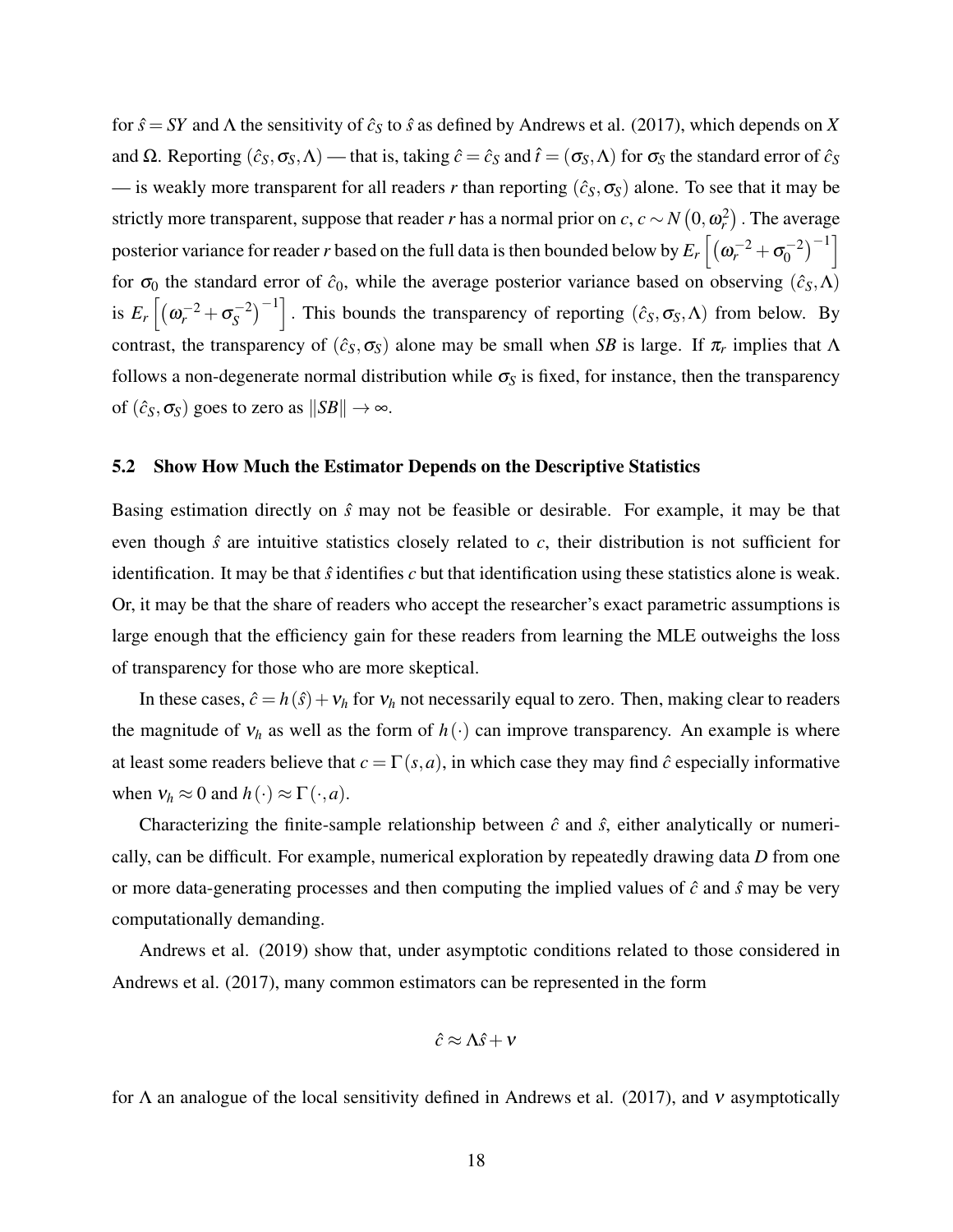uncorrelated with ˆ*s*. Andrews et al. (2019) propose to measure the size of ν by the *local informativeness* of  $\hat{s}$  for  $\hat{c}$ , which is given by

$$
\Delta = \frac{AVar(\Lambda \hat{s})}{AVar(\hat{c})} = 1 - \frac{AVar(v)}{AVar(\hat{c})}
$$

for *AVar*(*V*) the asymptotic variance of a random variable *V*. When local informativeness  $\Delta = 1$ , Andrews et al. (2019) show that (under the maintained conditions)  $v = 0$  and the setting collapses to that considered in section 5.1. When local informativeness  $\Delta = 0$ ,  $\hat{c}$  is asymptotically independent of  $\hat{s}$ , in which case a reader believing that  $c = \Gamma(s, a)$  may not find  $\hat{c}$  to be very informative about *c*.

Andrews et al. (2019) show that it is often possible to approximate local sensitivity and local informativeness without the need for additional simulation or estimation of the structural model. Moreover, although both local sensitivity and local informativeness can depend on the DGP, Andrews et al. (2017, 2019) show that the approximations they consider hold under local violations of the researcher's stated assumptions, meaning that these objects can be interpreted even if the reader does not have complete confidence in the researcher's model.

Andrews et al. (2019) apply their framework to Hendren's (2013) study of the market for longterm care insurance. They take  $\hat{c}$  to be the maximum likelihood estimator for the minimum pooled price ratio, a quantity that determines the range of preferences for which insurance markets cannot exist, and  $\hat{s}$  to be statistics summarizing the joint distribution of individuals' subjective beliefs about the likelihood of needing long-term care and their eventual need for such care. Andrews et al. (2019) estimate that these descriptive statistics have an informativeness of 0.7 for the estimator *c*ˆ. Andrews et al. (2019) discuss reasons why learning informativeness could help Hendren's (2013) readers interpret the estimate  $\hat{c}$ .

Example. (continued) The asymptotic results of Andrews et al. (2019) hold exactly in this example. To illustrate the value of informativeness calculations, let us again suppose that the distribution of *SB* is degenerate under  $\pi_r$ , and that reader *r* has a normal prior on *c*,  $c \sim N(0, \omega_r^2)$ . Let us further suppose that reader  $r$  thinks the degree of misspecification is bounded relative to sampling uncertainty, in the sense that  $Pr_r \left\{ \sqrt{B'\Omega^{-1}B} < \mu^2 \right\} = 1$  for some constant  $\mu$ . In this case, one can show that for  $\hat{c}_0$  again the maximum likelihood estimator, the increase in agent *r*'s average posterior variance from observing  $(\hat{c}_0, \sigma_0, \Lambda)$  for  $\sigma_0$  the standard error of  $\hat{c}_0$ , rather than the full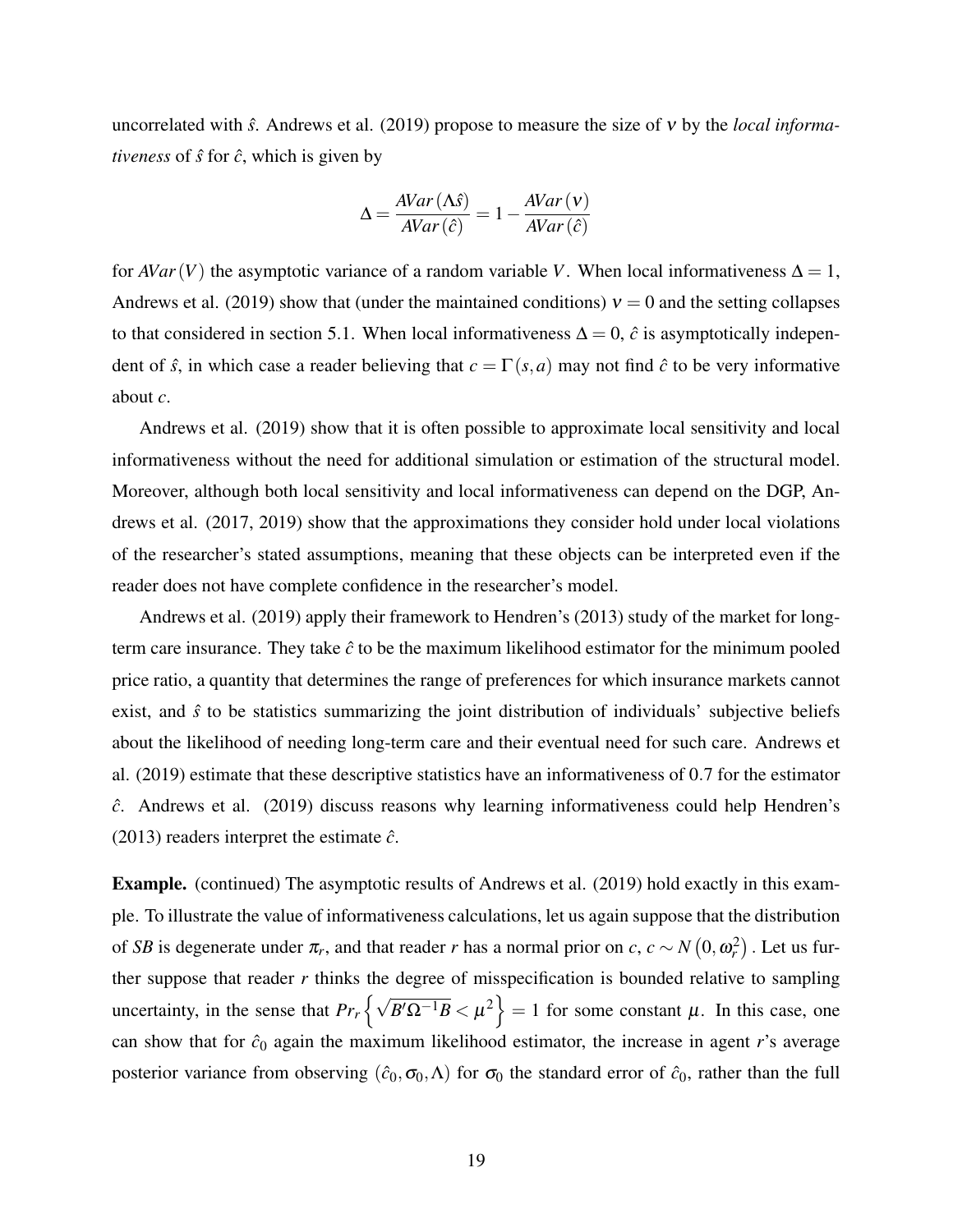data, is bounded by

$$
E_r\left[\left(\frac{\omega_r^2}{\omega_r^2+\sigma_0^2}\right)^2\sigma_0^2\mu^2\left(SB\right)\left(1-\Delta\right)\right]
$$

for  $\mu$  (*SB*) =  $\sqrt{\mu^2 - B'S' (S\Omega S')^{-1} SB}$ . Thus, when reader *r* is confident about the impact of misspecification on  $\hat{s}$  (in the sense that *SB* is known) and the informativeness  $\Delta$  of  $\hat{s}$  for  $\hat{c}_0$  is high, observing  $\hat{c}_0$  is nearly as good as observing the full data.

# 6 Sensitivity Analysis

A key premise of the model in section 2 is that different readers may accept different assumptions. Ideally the researcher would report the estimator that is optimal for each reader. When the set of assumptions entertained by the readers is small enough, this ideal may be achievable. This situation is one way to understand the sensitivity analysis that is common in research articles, showing how the key conclusions of the analysis change under a small set of assumptions different from those on which most of the analysis is based. When the set of assumptions entertained by the readers is rich, however, such an approach has limits, and it is desirable to help each reader assess how their own ideal estimator differs from the one reported by the researcher. In the particular case where a key conclusion of the researcher's analysis is qualitative, it may be useful, in addition, to report the properties of a data realization that would have led to a different qualitative conclusion.

### 6.1 Show the Conclusion under Specific Alternative Assumptions

Suppose that under each set of assumptions  $a \in \mathcal{A}$  there is a natural estimator  $\hat{c}_a$  (e.g. maximum likelihood or efficient GMM). If the researcher knows that all (or many) readers entertain only a limited set of assumptions, in the sense that each prior  $\pi_r$  puts mass on a single  $a \in \mathcal{A}$  and the number of distinct elements  $|\mathcal{A}|$  is small, then it is natural to report the estimate  $\hat{c}_a$  under each of element of  $\mathscr A$ .

For example, in their study of automobile demand Berry et al. (1995, Table IX) report how a key conclusion—the markup associated with each of a set of vehicle models—changes under six different alternative models, each of which corresponds to a modification of the cost or utility function specified in the baseline model. A reader who believes in one of these alternative specifications *a<sup>j</sup>* is therefore able to learn about *c* from an estimator that is asymptotically valid under *aj* . Tables reporting estimates of key parameters of interest under alternative assumptions are a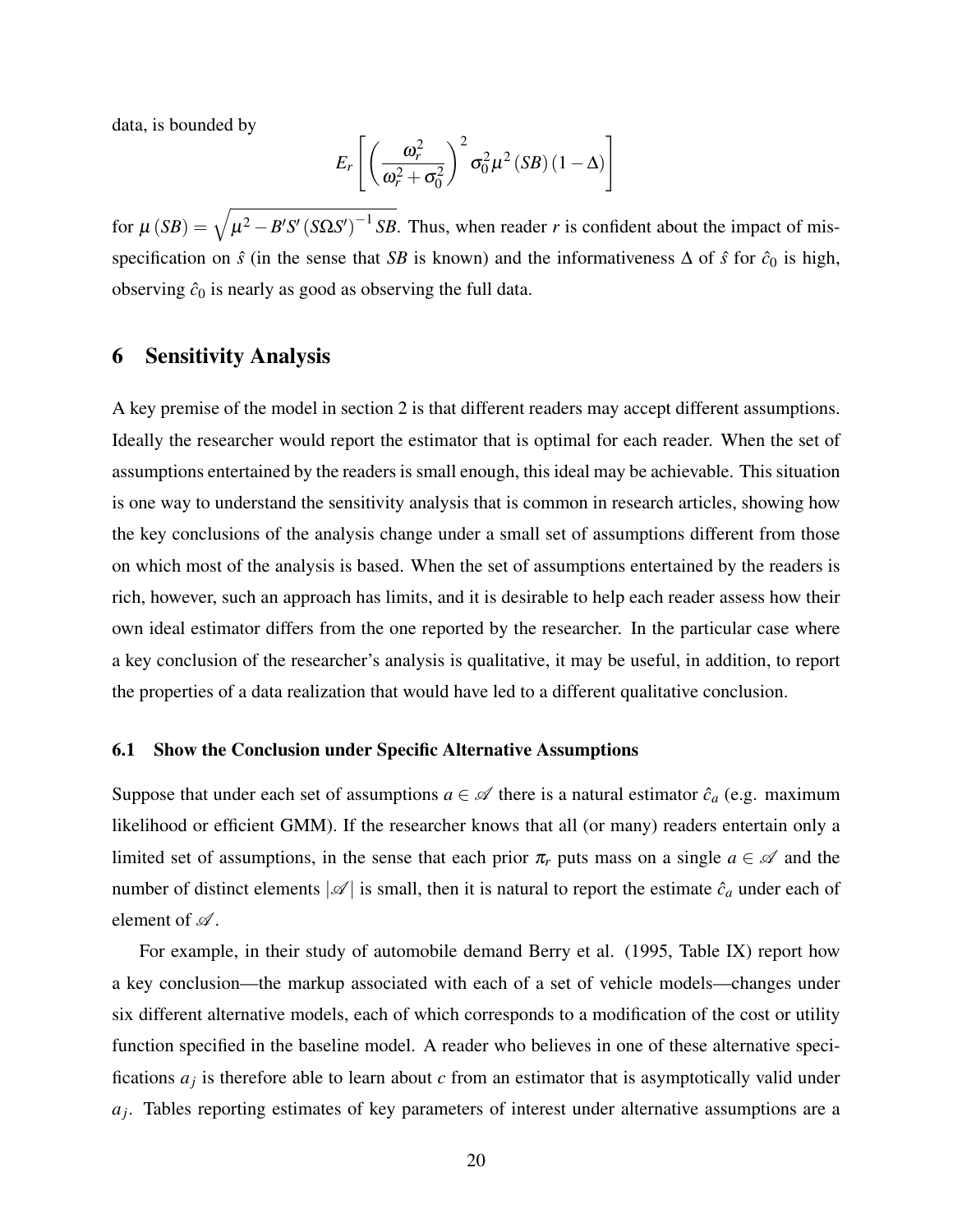common feature of many applied research papers (see, e.g., Gourinchas and Parker 2002, Table  $V<sup>22</sup>$ 

It is useful to contrast such a sensitivity analysis with a bounds analysis that reports the set of estimates  $\{\hat{c}_a : a \in \mathcal{A}\}\$  without specifying which estimate corresponds to which assumption (see e.g. Leamer 1981). In some cases the mapping from assumptions to elements of the set of estimates may be obvious, at least for extreme points (e.g. the upper and lower bounds). In other cases, however, a bounds analysis can be less transparent than a sensitivity analysis with respect to the same set of assumptions. Similar considerations can apply to a partial identification-robust analysis that ensures validity under all  $a \in \mathcal{A}$ .<sup>23</sup> At the same time, bounds and identification-robust analyses often remain feasible with large sets of assumptions (again, see e.g. Leamer 1981).

### 6.2 Show How the Conclusion Depends on Assumptions

If the set of assumptions  $\mathscr A$  entertained by the readers is sufficiently rich, then reporting an estimator  $\hat{c}_a$  associated with each assumption  $a \in \mathcal{A}$  is no longer feasible. A possible alternative is to provide information about the (possibly random) function  $u(a) = \hat{c}_a - \hat{c}_{a_0}$  that relates the estimator under the researcher's baseline assumption  $a_0$  to the natural one under the reader's preferred assumption *a*. If all readers knew  $u(\cdot)$ , then each reader could adjust the baseline estimate  $\hat{c}_{a_0}$  to reflect the reader's own preferred assumption *a*.

The omitted variables bias formula (OVBF) is perhaps the most famous tool for intuiting the properties of  $u(\cdot)$ . Given beliefs *a* about the covariance properties of an omitted regressor, the OVBF allows a reader to determine the bias in the estimator of a given coefficient resulting from the exclusion of that regressor, which might correspond to a researcher's baseline assumption  $a_0$ . The OVBF thus avoids the need to enumerate the bias implied by all possible beliefs about omitted regressors. Conley et al. (2012) generalize the OVBF to an instrumental variables setting, showing how to translate beliefs about violations of the exclusion restriction to beliefs about bias in the IV estimator. Like the OVBF, Conley et al.'s (2012) approach allows different readers to reach

<sup>&</sup>lt;sup>22</sup>We focus on cases where *c* is point-identified under each  $a \in \mathcal{A}$ . When point identification may fail, the researcher can report an estimate of the identified set under each  $a \in \mathcal{A}$ . If the assumptions in  $\mathcal{A}$  can be ranked in increasing order of strength, this approach allows the reader to see how conclusions sharpen with each incremental strengthening of the assumptions. See the discussion in, for example, Manski (2003, 2007) and Tamer (2010).

<sup>&</sup>lt;sup>23</sup>To give an extreme example, consider the model sketched in section 2.2 where  $\mathscr{A} = \mathbb{R}$  and  $D \sim N(c(a, \eta) + a, 1)$ . In this example reporting  $\hat{c} = D$  was fully transparent for all r, but the set of maximum likelihood estimators for *c* under  $a \in \mathcal{A}$  is equal to  $\mathbb R$  for all realizations of the data and so has transparency equal to zero for all *r*. If in addition  ${c(a, \eta): \eta \in H} = \mathbb{R}$  for all  $a \in \mathcal{A}$ , then the identified set for *c* under  $\mathcal{A}$  is equal to  $\mathbb{R}$ , and any confidence set with coverage  $1-\alpha$  for *c* under all  $a \in \mathcal{A}$  must have infinite length with probability at least  $1-\alpha$ .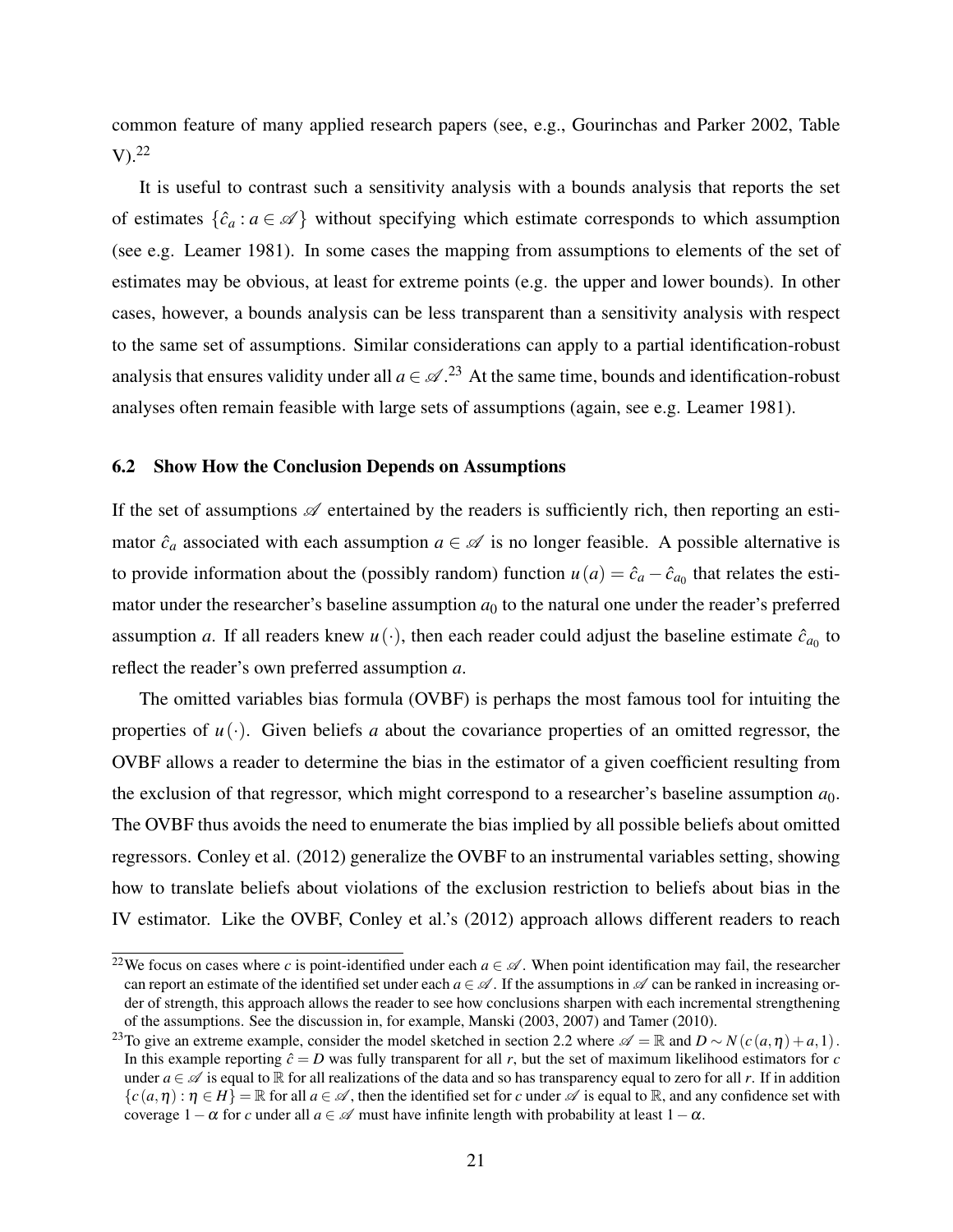different conclusions regarding the appropriate adjustments to the reported estimator.

Andrews et al. (2017) study the problem of translating these ideas to nonlinear structural models, where the OVBF does not apply directly. In the wide class of models that can be estimated via minimum distance, the identifying assumptions can be represented as restrictions on the population value *a* of a moment condition under the true value of the structural parameters. For example, in nonlinear instrumental variables estimators such as that in Berry et al.'s (1995) study of automobile demand, the restriction is that a vector of observed instruments is orthogonal in population to a vector of unobserved structural errors. In indirect inference and other moment-matching type estimators, such as that in Gourinchas and Parker (2002), the restriction is that the population values of some statistics must match those predicted by the model.

In such settings, specific violations of the identifying assumptions can be represented as specific alternative restrictions—for example, that the covariance between the instruments and the structural error takes some specific nonzero value in population, or that the model systematically mispredicts the population value of some statistics by some specific amount. For linear models, the OVBF and its analogues tell the reader how to adjust the estimator to accommodate such perturbations to the researcher's identifying assumptions. For nonlinear models, we are not aware of a similar formula, and exhaustively checking the implications of each possible perturbation can be costly or impossible.

Andrews et al (2017) show that if the perturbations are local—that is, small in an appropriate asymptotic sense—then the implied asymptotic bias of the estimator is given by  $\Lambda(a-a_0)$ , where the coefficients  $\Lambda$  are the local sensitivity discussed above, now replacing the descriptive statistics with the vector of estimation moments evaluated at the true parameter value. It is thus practical to approximate and report the coefficients of the first-order expansion in many applications. In this sense, local sensitivity provides an analogue of the OVBF for general minimum distance estimators under small violations of identifying assumptions.

Andrews et al. (2017) report the local sensitivity of the estimated average vehicle markup to violations of the identifying assumptions in Berry et al. (1995). This analysis shows that the estimator is especially sensitive to violations of the assumption that unobserved shocks to the utility from or cost of producing a given vehicle model are orthogonal to the number of other models offered by the same or rival firms. Berry et al. (1995, p. 854) discuss the economic interpretation of these and other identifying assumptions. Andrews et al. (2017) show how a reader could use information on sensitivity to approximate the effect of different economically interesting violations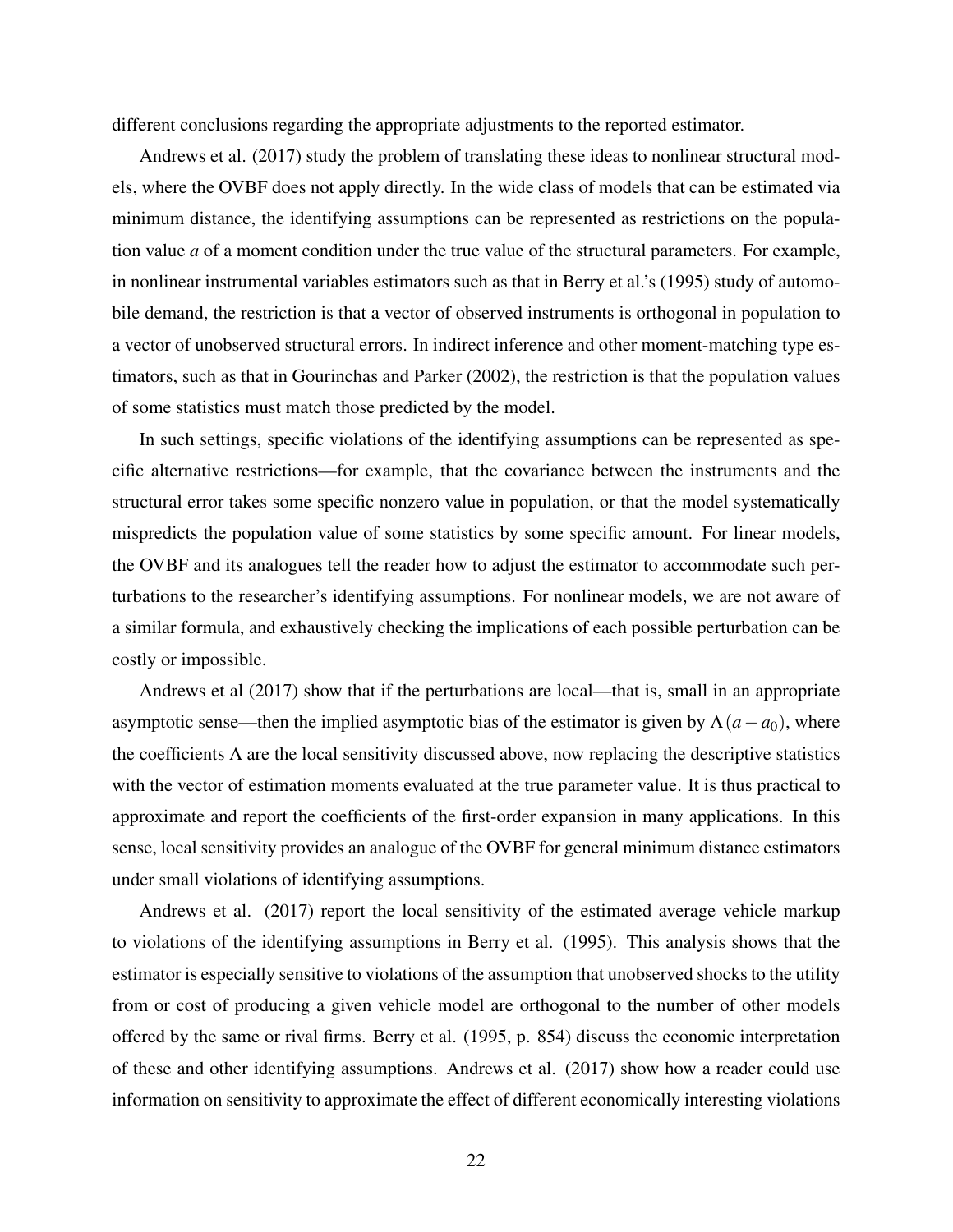of the identifying assumptions. Importantly, this approach does not require the researcher to know the alternative assumptions *a* of interest in advance, as readers can use information about sensitivity to calculate the implications of different assumptions *a* for themselves. Andrews et al. (2017) report a similar analysis of the sensitivity of the estimated preference parameters in Gourinchas and Parker (2002) to violations of the identifying assumptions.

### 6.3 Show How to Reverse the Conclusion

Some of the questions answered by structural analysis are qualitative—e.g., will a given policy increase or decrease consumer surplus? Will a merger increase or decrease product quality? Empirical answers to such questions depend, by definition, on the realization of the data. To characterize this dependence, it can be helpful for researchers to discuss data realizations that would have led to the opposite conclusion. In some cases the properties of the data required for such a reversal are obvious. For example, if the effect of some policy on an outcome is estimated in a multivariate linear regression, then to reverse the researcher's conclusion about whether the policy increases the outcome requires changing the sign of the residual covariance between the policy and the outcome.

For estimators in nonlinear models, by contrast, it is sometimes not obvious what realizations of the data would lead to conclusions different from the one reached by the researcher's analysis, or even whether such realizations exist. We think that exhibiting such realizations can improve transparency, both by showing that the researcher's answer to the qualitative question is indeed an empirical one, and (in the spirit of section 5.1 above) showing what sort of data realization is associated with a given conclusion.

Such an exercise might be called a *reverse sensitivity analysis*: rather than changing the inputs (e.g., data or assumptions) and investigating the effects on the outputs (conclusions), as in a traditional sensitivity analysis, here we seek to change the outputs and reverse engineer sufficient changes to the inputs.

Goettler and Gordon (2011) study whether Intel is more innovative in the production of microprocessors as a result of competition from AMD. To answer this question they estimate a dynamic model of the microprocessor industry and simulate behavior under alternative market structures. Goettler and Gordon (2011) conclude that the presence of AMD reduces the rate at which Intel innovates. They observe that their model is able to generate the opposite conclusion and exhibit parameter values for which the presence of the competitor increases the rate of innovation.

Likewise, Cuésta et al. (2019) study whether vertical integration between hospitals and insurers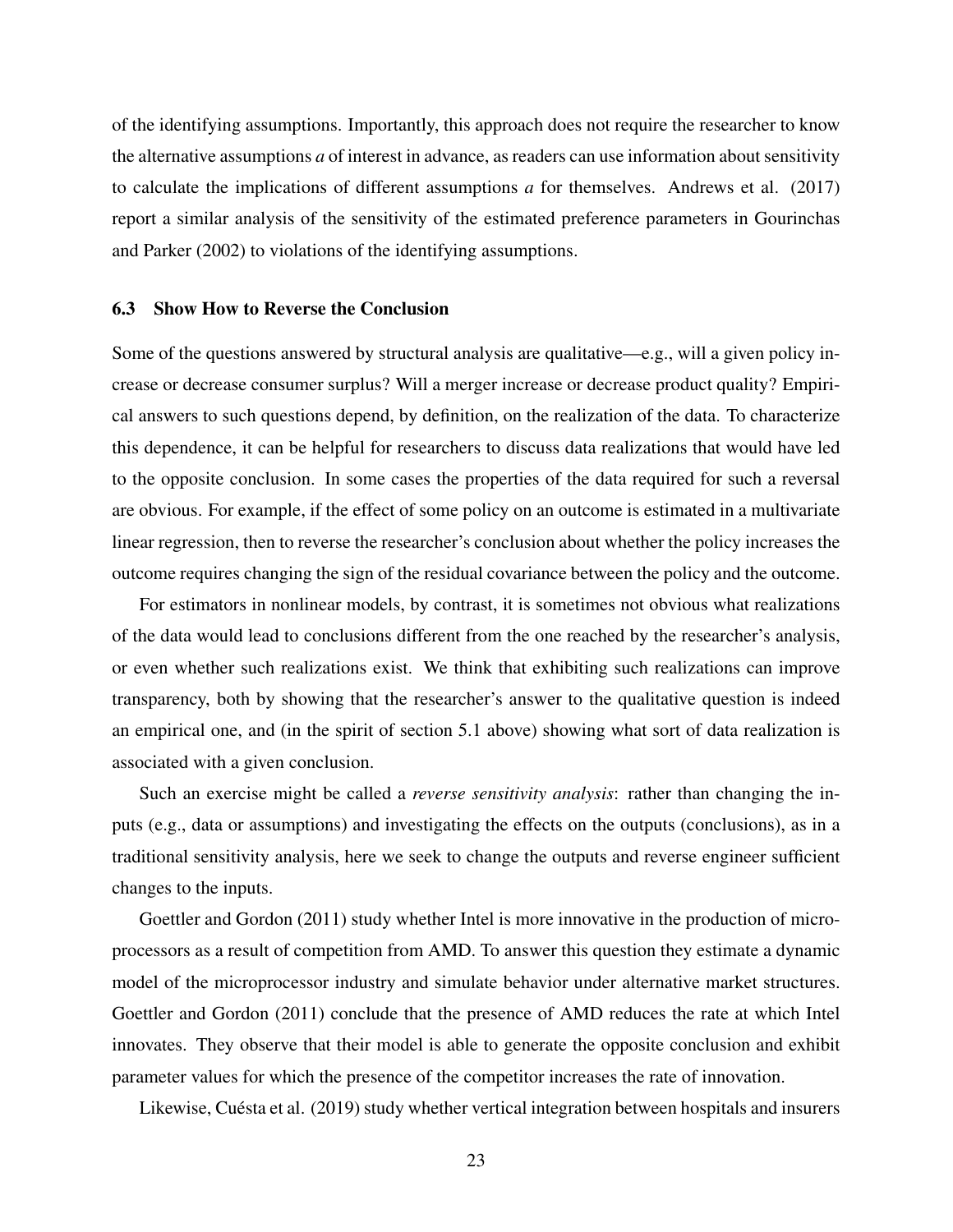raises total surplus in the health care system. They find that it does. The paper shows that changing the degree of consumer price sensitivity can reverse this qualitative conclusion.

**Example.** (continued) For simplicity, we limit attention to a binary conclusion (e.g., that  $\hat{c}$  is positive). Following Abadie (forthcoming), consider how much reader *r* updates their beliefs about *c* based on learning that  $\hat{c} > 0$ . As noted in Abadie (forthcoming), the law of total probability implies that for any set of values  $\mathscr C$  for  $c$ ,

$$
|Pr_r\{\mathscr{C}\}-Pr_r\{\mathscr{C}|\hat{c}>0\}|=\frac{Pr_r\{\hat{c}\leq 0\}}{Pr_r\{\hat{c}>0\}}|Pr_r\{\mathscr{C}\}-Pr_r\{\mathscr{C}|\hat{c}\leq 0\}|\leq \frac{Pr_r\{\hat{c}\leq 0\}}{Pr_r\{\hat{c}>0\}}.
$$

Hence, if reader *r* thinks it very likely that the model will generate a positive estimate,  $Pr_r\{\hat{c} > 0\} \approx$ 1, they barely update their beliefs when told that  $\hat{c} > 0$ . By contrast, if a researcher can provide evidence that plausible realizations of the data would have lead to a different conclusion, learning that  $\hat{c}$  < 0 becomes much more informative. To formalize this in our model, suppose the report is  $(1{\hat c} > 0$ ,  $\hat{t}(X, \Omega)$ , where

$$
Pr_r\{\hat{c} > 0|\hat{t}\} \ll Pr_r\{\hat{c} > 0\}.
$$

For example,  $s(X, \Omega)$  might record a set of values  $\mathscr Y$  for *Y* that would have lead to negative estimates. Since we still have

$$
|Pr_r \{\mathscr{C} | \hat{t}\} - Pr_r \{\mathscr{C} | \hat{c} > 0, \hat{t}\} |
$$
  
= 
$$
\frac{Pr_r \{\hat{c} \le 0 | \hat{t}\}}{Pr_r \{\hat{c} > 0 | \hat{t}\}} |Pr_r \{\mathscr{C} | \hat{t}\} - Pr_r \{\mathscr{C} | \hat{c} \le 0, \hat{t}\} |,
$$

the reader may now update substantially after learning that  $\hat{c} > 0$ .

# 7 Conclusion

Estimators of nonlinear models with multiple interacting agents or sectors can be complicated functions of the data and therefore difficult for readers to understand. Yet such models form an important part of the economist's toolkit for many real-world problems. Fortunately, economists working with such models have developed many practices that aid the transparency of their research. Here we survey those practices and suggest areas for further improvement. Many of these improvements can be adopted at little or no computational cost to the researcher.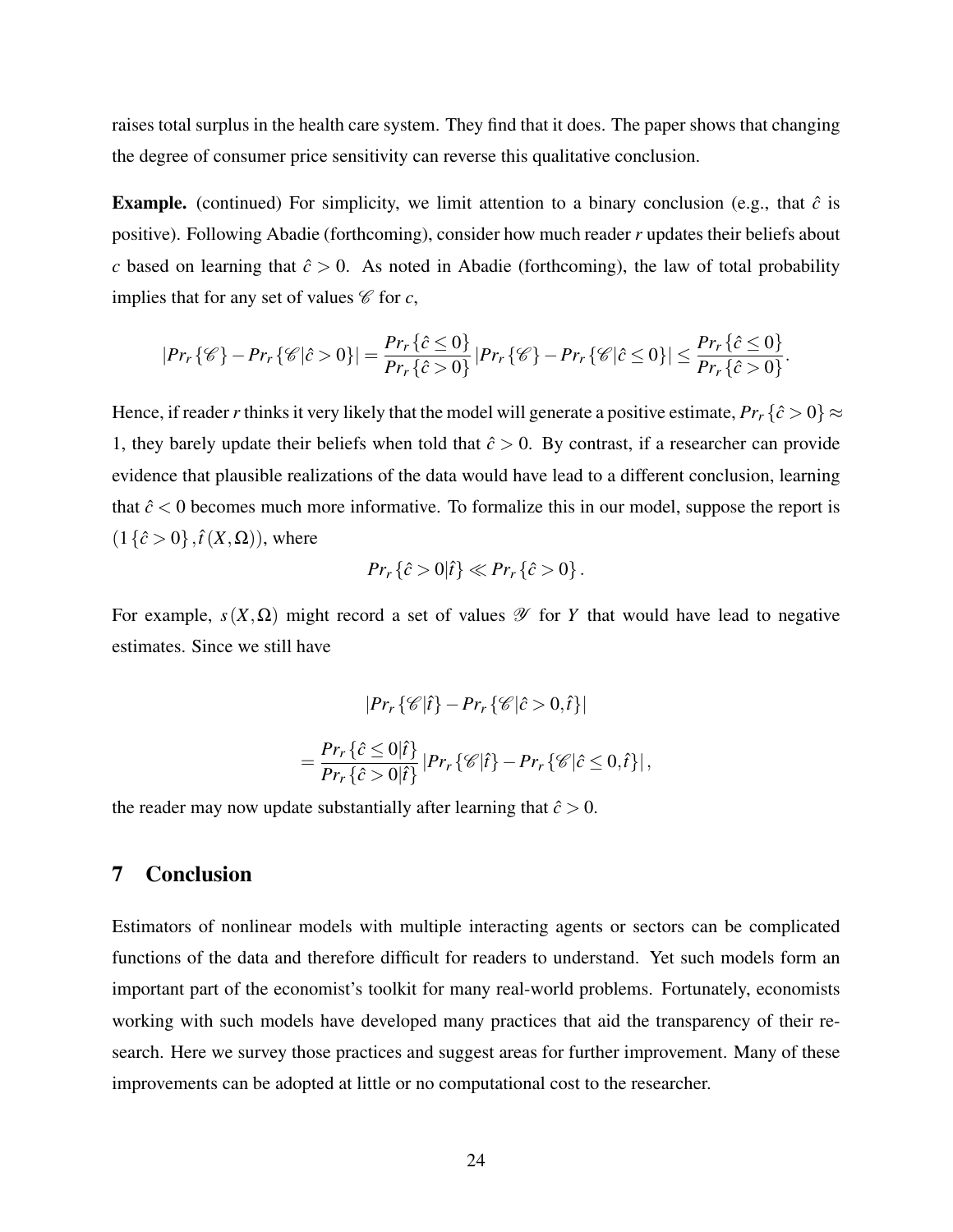## References

- Abadie, Alberto. Forthcoming. Statistical non-significance in empirical economics. *American Economic Review: Insights.*
- Abraham, Sarah and Liyang Sun. 2019. Estimating dynamic treatment effects in event studies with heterogeneous treatment effects. MIT Working Paper.
- Agarwal, Nikhil and Paulo Somaini. 2018. Demand analysis using strategic reports: An application to a school choice mechanism. *Econometrica* 86(2): 391-444.
- Agarwal, Sumit, Souphala Chomsisengphet, Neale Mahoney, and Johannes Stroebel. 2018. Do banks pass through credit expansions to consumers who want to borrow? *The Quarterly Journal of Economics* 133(1): 129-190.
- Allcott, Hunt, Rebecca Diamond, Jean-Pierre Dubé, Jessie Handbury, Ilya Rahkovsky, and Molly Schnell. 2019. Food deserts and the causes of nutritional inequality. *Quarterly Journal of Economics* 134(4): 1793-1844.
- Anderson, Simon P., Andre De Palma, and Jacques-Francois Thisse. 1992. *Discrete choice theory of product differentiation*. MIT Press.
- Andrews, Isaiah, Matthew Gentzkow, and Jesse M. Shapiro. 2017. Measuring the sensitivity of parameter estimates to estimation moments. *Quarterly Journal of Economics* 132(4): 1553– 1592.
- Andrews, Isaiah, Matthew Gentzkow, and Jesse M. Shapiro. 2019. On the informativeness of descriptive statistics for structural estimates. NBER Working Paper No. 25217.
- Andrews, Isaiah and Jesse M. Shapiro. 2018. Statistical reports for remote agents. Working Paper.
- Angrist, Joshua D. and Jörn-Steffen Pischke. 2010. The credibility revolution in empirical economics: How better research design is taking the con out of econometrics. *Journal of Economic Perspectives* 24(2): 3-30.
- Armstrong, Timothy and Michal Kolesár. 2019. Sensitivity analysis using approximate moment condition models. Cowles Foundation Discussion Paper No. 2158R.
- Athey, Susan and Guido W. Imbens. 2018. Design-based analysis in difference-in-differences settings with staggered adoption. Working Paper arXiv:1808.05293v3.
- Attanasio, Orazio P., Costas Meghir, and Ana Santiago. 2012. Education choices in Mexico: Using a structural model and a randomized experiment to evaluate PROGRESA. *Review of Economic Studies* 79(1): 37–66.
- Autor, David, Andreas Kostøl, Magne Mogstad, and Bradley Setzler. 2019. Disability benefits, consumption insurance, and household labor supply. *American Economic Review* 109(7): 2613–2654.
- Beraja, Martin, Andreas Fuster, Erik Hurst, and Joseph Vavra. 2018. Regional heterogeneity and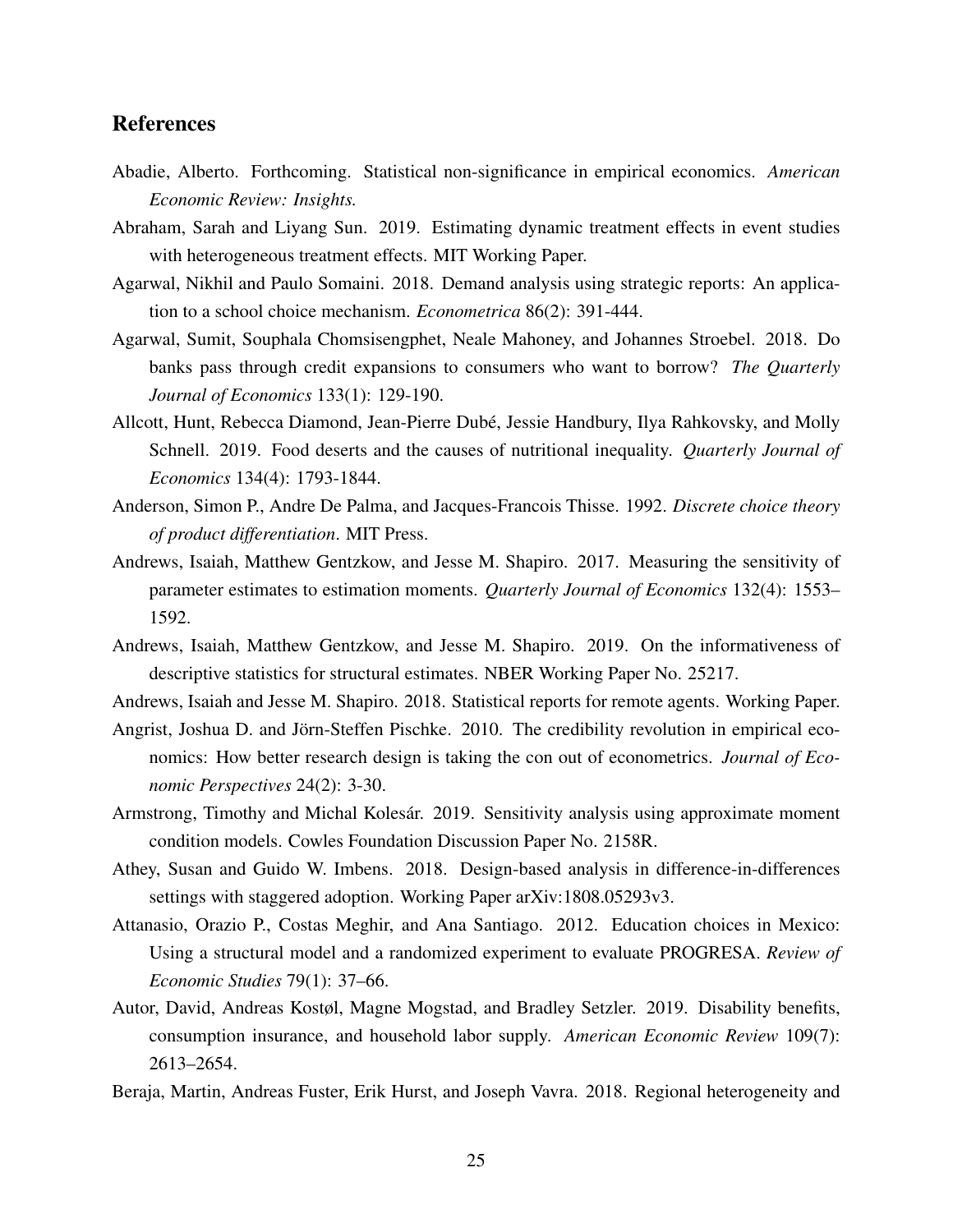the refinancing channel of monetary policy. *Quarterly Journal of Economics* 134(1): 109- 183.

- Bernard, Andrew B., Andreas Moxnes, and Yukiko U. Saito. 2019. Production networks, geography, and firm performance. *Journal of Political Economy* 127(2): 639-688.
- Berry, Steven, James Levinsohn, and Ariel Pakes. 1995. Automobile prices in market equilibrium. *Econometrica* 63(4): 841-890.
- Bonhomme, Stephane, Thibaut Lamadon, and Elena Manresa. 2019. A distributional framework ´ for matched employer-employee data. *Econometrica* 87(3): 699-739.
- Chen, Xiaohong and Andres Santos. 2018. Overidentification in regular models. *Econometrica* 86(5): 1771-1817.
- Chiappori, Pierre A., Bernard Salanié, François Salanié, and Amit Gandhi. 2019. From aggregate betting data to individual risk preferences. *Econometrica* 87(1): 1-36.
- Conley, Timothy G., Christian B. Hansen, and Peter E. Rossi. 2012. Plausibly exogenous. *Review of Economics and Statistics* 94(1): 260–272.
- Crawford, Gregory S., Robin S. Lee, Michael D. Whinston, and Ali Yurukoglu. 2018. The welfare effects of vertical integration in multichannel television markets. *Econometrica* 86(3): 891- 954.
- Cuésta, Jose Ignacio, Carlos Noton, and Benjamín Vatter. 2019. Vertical integration between hospitals and insurers. Working Paper.
- David, Joel M. and Venky Venkateswaran. 2019. The sources of capital misallocation. *American Economic Review* 109(7): 2531-67.
- de Chaisemartin, Clément and Xavier D'Haultfoeuille. 2019. Two-way fixed effects estimators with heterogeneous treatment effects. NBER Working Paper No. 25904.
- De Nardi, Mariacristina, Eric French, and John B. Jones. 2010. Why do the elderly save? The role of medical expenses. *Journal of Political Economy* 118(1): 39-75.
- DellaVigna, Stefano, John A. List, and Ulrike Malmendier. 2012. Testing for altruism and social pressure in charitable giving. *Quarterly Journal of Economics* 127(1): 1-56.
- DellaVigna, Stefano. 2018. Structural behavioral economics. NBER Working Paper No. 24797.
- Dridi, Ramdan, Alain Guay, and Eric Renault. 2007. Indirect inference and calibration of dynamic stochastic general equilibrium models. *Journal of Econometrics* 136(2): 397-430.
- Eckstein, Zvi, Michael Keane, and Osnat Lifshitz. 2019. Career and family decisions: Cohorts born 1935–1975. *Econometrica* 87.1 (2019): 217-253.
- Fetter, Daniel K. and Lee M. Lockwood. 2018. Government old-age support and labor supply: Evidence from the Old Age Assistance Program. *American Economic Review* 108(8): 2174- 2211.
- Fréchette, Guillaume R., Alessandro Lizzeri, and Tobias Salz. 2019. Frictions in a competitive,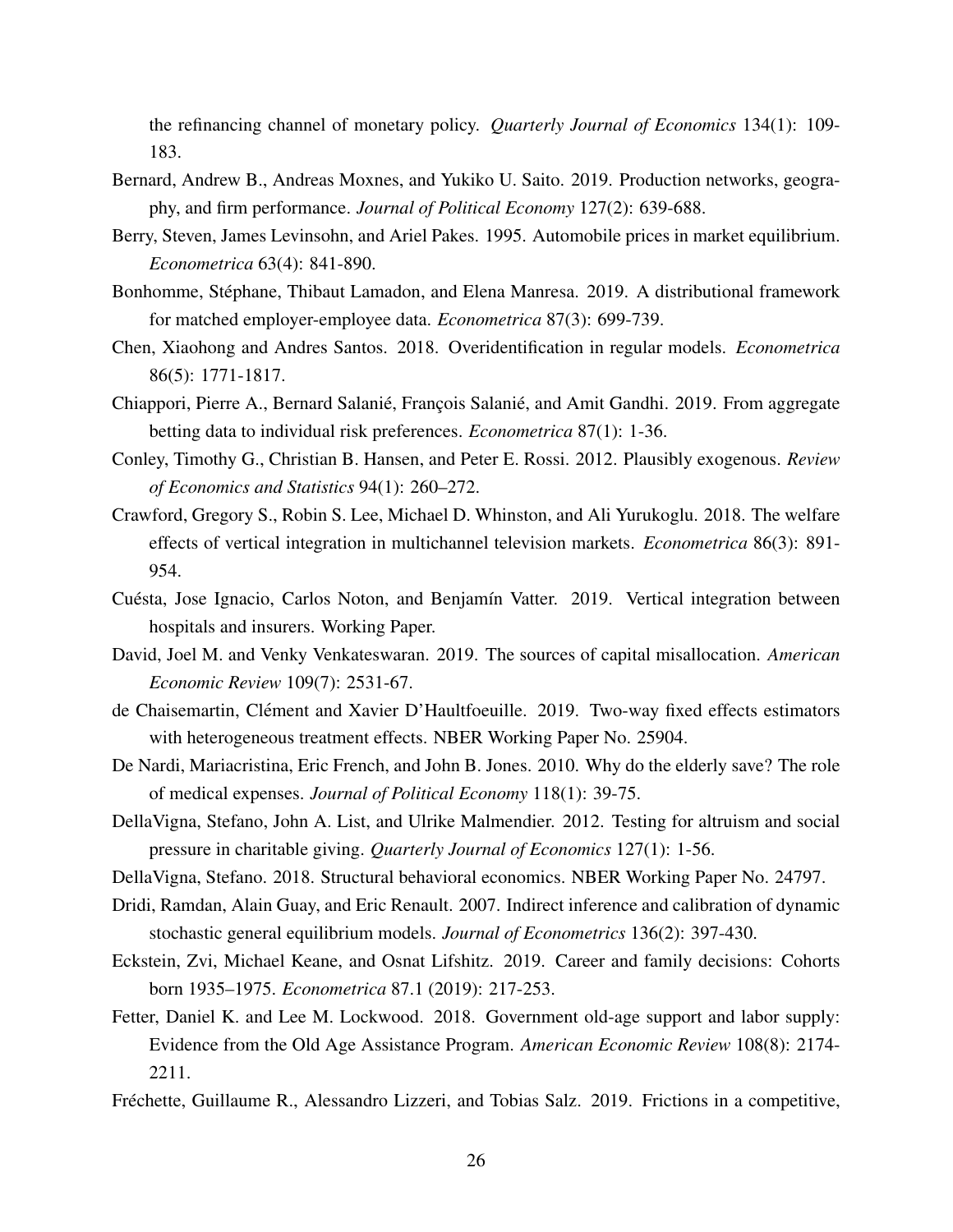regulated market: Evidence from taxis. *American Economic Review* 109(8): 2954-2992.

- Fu, Chao and Jesse Gregory. 2019. Estimation of an equilibrium model with externalities: Postdisaster neighborhood rebuilding. *Econometrica* 87(2): 387-421.
- Gelman, Andrew and Guido W. Imbens. 2019. Why high-order polynomials should not be used in regression discontinuity designs. *Journal of Business & Economic Statistics* 37(3): 447-456.
- Gentzkow, Matthew, Jesse M. Shapiro, and Michael Sinkinson. 2014. Competition and ideological diversity: Historical evidence from US newspapers. *American Economic Review* 104(10): 3073–3114.
- Goettler, Ronald L. and Brett R. Gordon. 2011. Does AMD spur Intel to innovate more? *Journal of Political Economy* 119(6): 1141-1200.
- Goodman-Bacon, Andrew. 2019. Difference-in-differences with variation in treatment timing. NBER Working Paper No. 25018.
- Gourinchas, Pierre-Olivier and Jonathan A. Parker. 2002. Consumption over the life cycle. *Econometrica* 70(1): 47-89.
- Hackmann, Martin B. 2019. Incentivizing better quality of care: The role of Medicaid and competition in the nursing home industry. *American Economic Review* 109(5): 1684-1716.
- Harasztosi, Péter and Attila Lindner. 2019. Who pays for the minimum wage? *American Economic Review* 109(8): 2693-2727.
- Head, Keith and Thierry Mayer. 2019. Brands in motion: How frictions shape multinational production. *American Economic Review* 109(9): 3073-3124.
- Heckman, James J. 2010. Building bridges between structural and program evaluation approaches to evaluating policy. *Journal of Economic Literature* 48(2): 356–398.
- Hendren, Nathaniel. 2013. Private information and insurance rejections. *Econometrica* 81(5): 1713–1762.
- Imai, Kosuke and In Song Kim. 2019. On the use of two-way fixed effects regression models for causal inference with panel data. MIT Working Paper.
- Keane, Michael P. 2010. Structural vs. atheoretic approaches to econometrics. *Journal of Econometrics* 156(1): 3–20.
- Kleven, Henrik Jacobsen. 2018. Language trends in public economics. Slides accessed at  $\langle$ https://www.henrikkleven.com/uploads/3/7/3/1/37310663/languagetrends\_slides\_kleven.pdf $>$ on December 7 2019.
- Leamer, Edward E. 1981. Sets of estimators of location. *Econometrica.* 49(1): 193-204.
- Lewbel, Arthur. 2019. The identification zoo: Meanings of identification in econometrics. *Journal of Economic Literature* 57(4): 835–903.
- Manski, Charles. 2003. *Partial Identification of Probability Distributions*. Springer.
- Manski, Charles. 2007. *Identification for Prediction and Decision*. Harvard Univ. Press